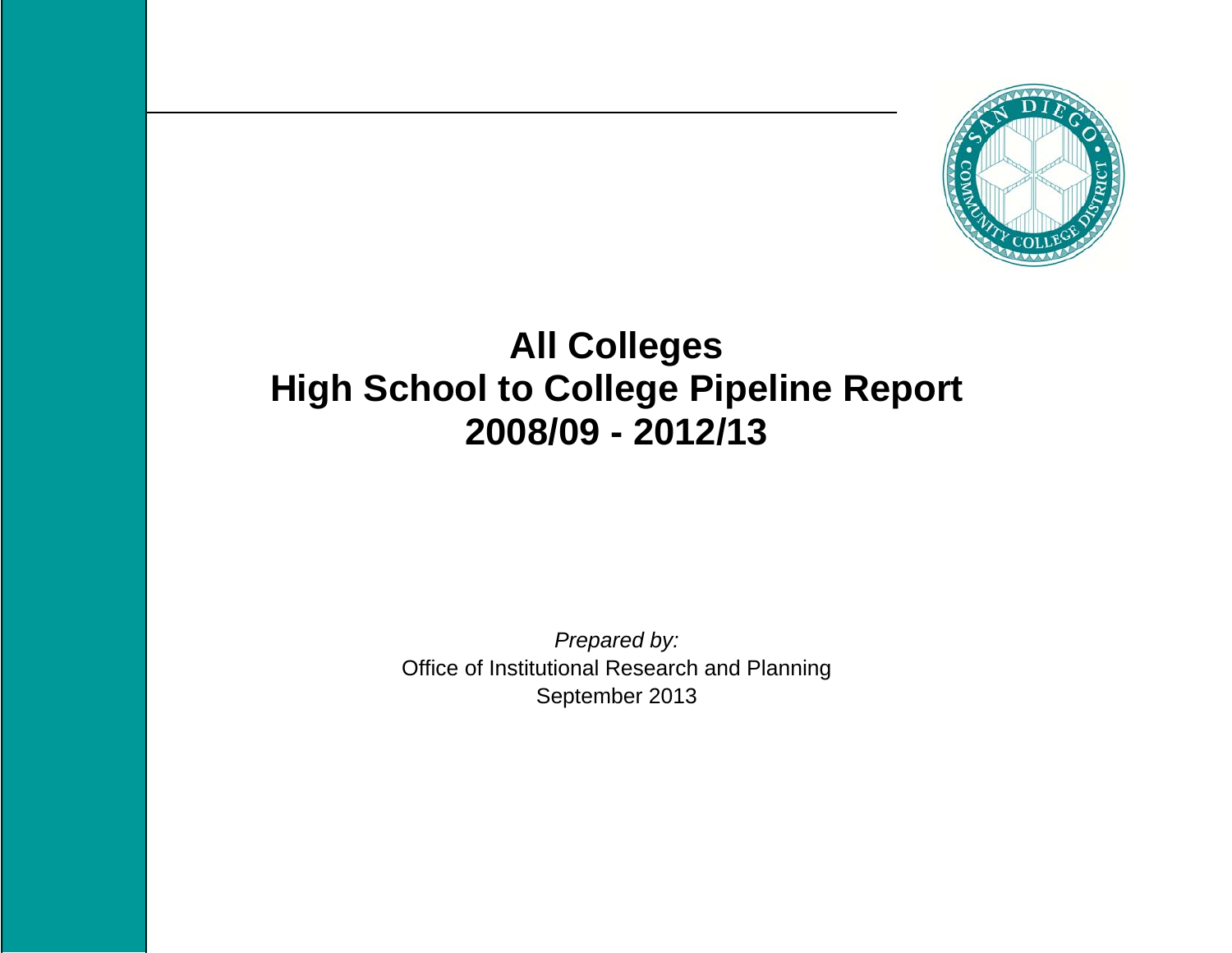## **Table of Contents**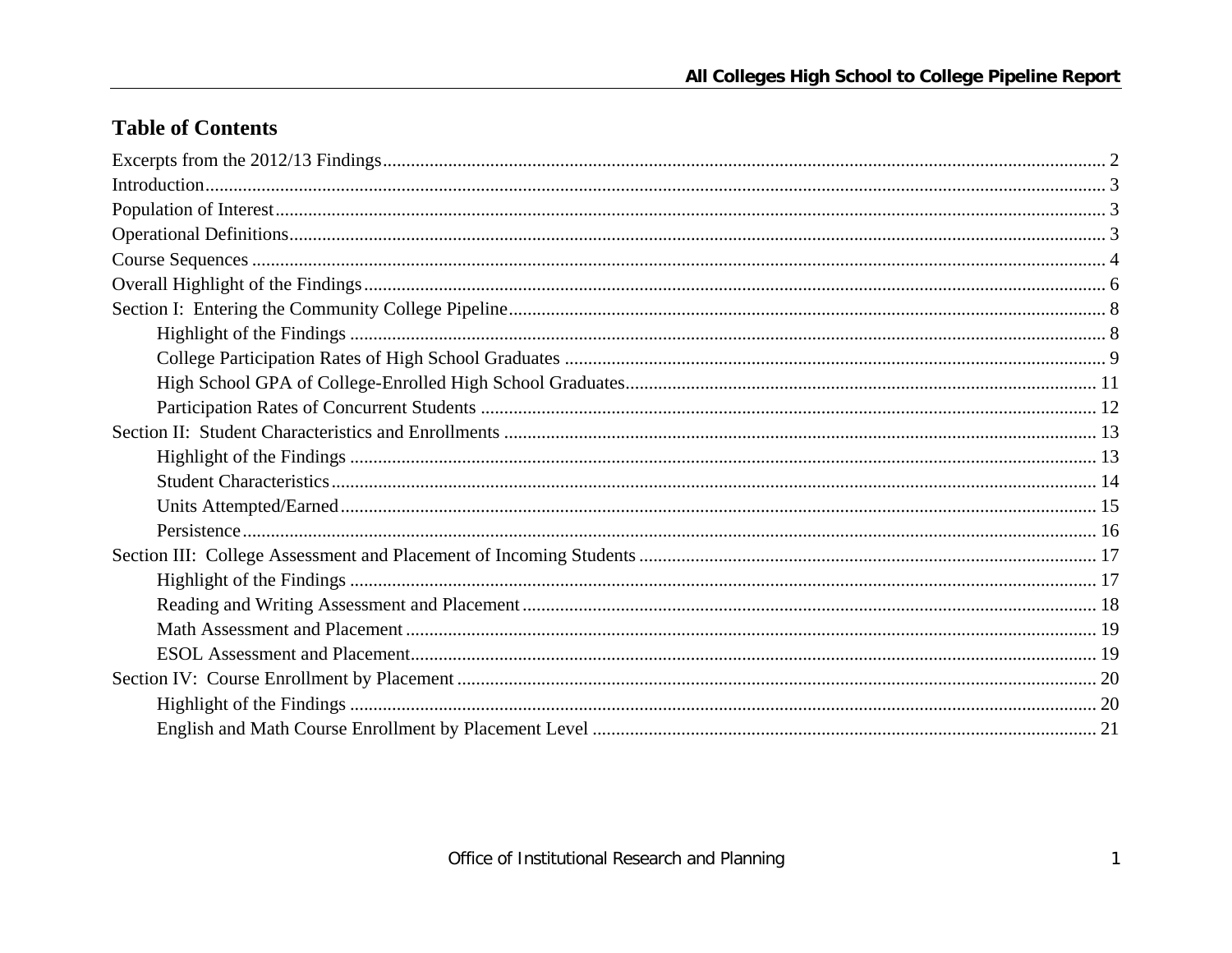## **Excerpts from the 2012/13 Findings**

Participation Rates

- Approximately one-third (34%) of feeder high school graduates entered an SDCCD college in the year following high school completion.
- $\bullet$  Approximately 17% of the high school seniors who were concurrently enrolled at an SDCCD college and a feeder high school continued their SDCCD enrollment the following year as a college-only student.

#### Matriculation

- The majority of first-time to college high school graduates completed an assessment test in reading, writing, and/or math (77%) each) upon entering an SDCCD college.
- Nearly half of the first-time to college high school graduates who completed an assessment test in reading placed at the transfer/associate level (49%), and over half placed into basic skills writing and/or math (64% and 62%, respectively).

#### Enrollment Patterns

- By the end of their first year at an SDCCD college, approximately half (56%) of those students who placed into transfer/associate level English enrolled in an English course at or below their placement level, and 66% of those who placed in basic skills level reading or writing enrolled in an English course at their placement level.
- By the end of their first year at an SDCCD college, 72% of those students who placed into transfer level math enrolled in a math course at or below their placement level, 72% of those who placed in associate level math enrolled in a math course at or below their placement level, and 69% of those who placed in basic skills level math enrolled in a math course at their placement level.

#### **Outcomes**

- $\bullet$  Over half (54%) of the first-time to college high school graduates who were enrolled full-time (12+ units), completed the total number of attempted units.
- $\bullet$  Approximately four out of five students on average (82%) persisted from fall to spring, and nearly two-thirds (62%) persisted to the next fall term.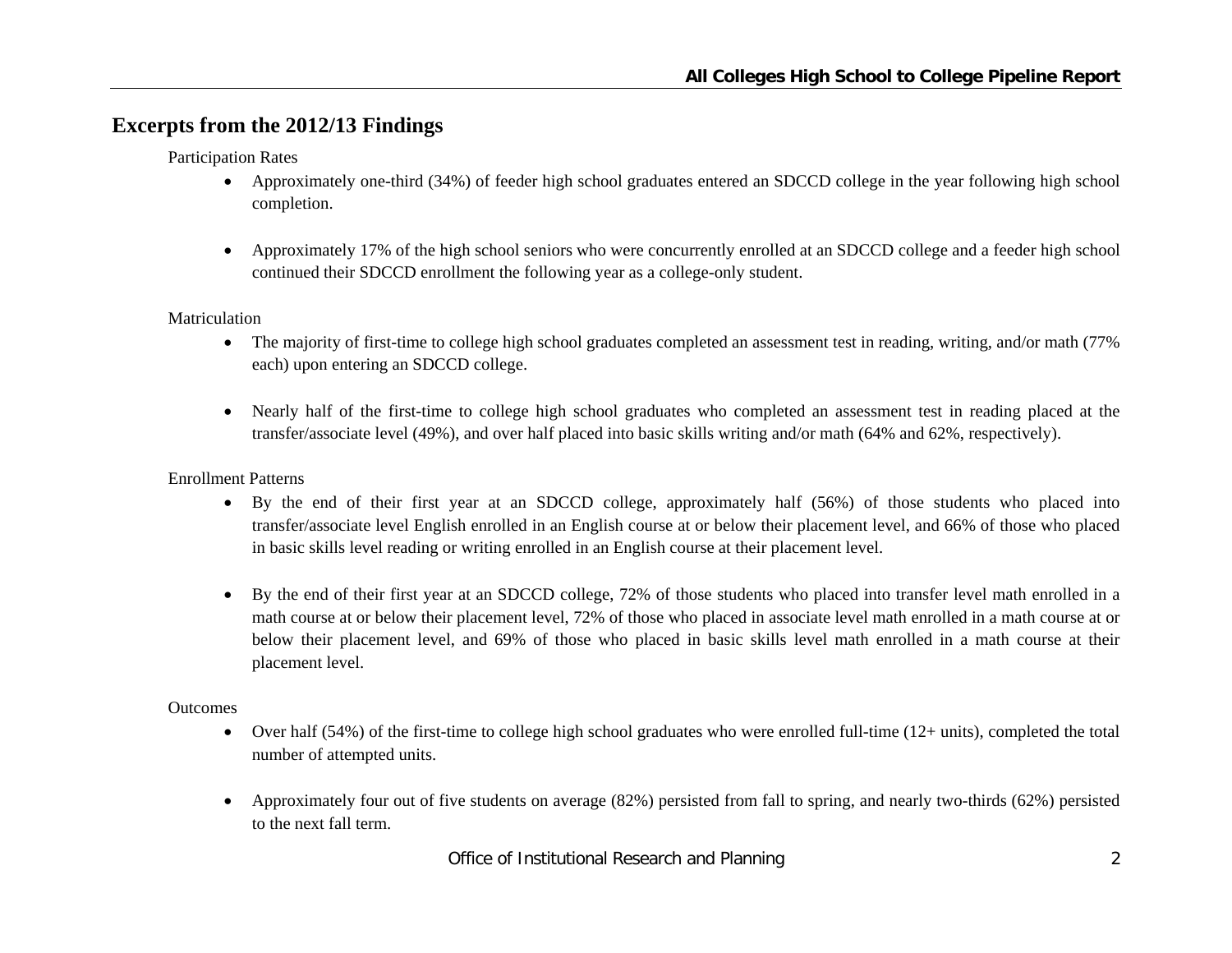## **Introduction**

The annual High School to College Pipeline Report provides a comprehensive descriptive analysis of incoming first-time to college high school graduates. The report is part of a larger initiative to provide the colleges and the District with information for integrating plans and strategies that support student completion and enrollment management. The report is intended to inform college and District decision-making, instructional and services planning, outreach, and marketing.

The High School to College Pipeline Report series comprises four reports: 1) All Colleges, 2) City College/ECC, 3) Mesa College, and 4) Miramar College. Each report contains four sections that focus on enrollment patterns and placement as students enter college for the first time. The first section focuses on students' entry into an SDCCD college via high school-to-college graduate participation and concurrent student participation rates. First-time to college high school graduates are the focus of the remaining sections, including: student characteristics and college enrollment patterns in Section II; reading, writing, math, and ESOL placements in Section III; and finally, English and math enrollments by placement level in Section IV. In most instances, benchmark information is provided as a point of comparison, such as three or five-year averages and/or percentage change.

## **Population of Interest**

Unless otherwise noted, **first-time to college high school graduates are students who reported completion from a high school within four years of subsequently enrolling at an SDCCD college for the first time.** First-time to college students are students who indicated on their application for admission that they had not previously attended SDCCD, nor another college or university. For this study, high school graduates are students who reported receipt of a certification of California high school proficiency, a G.E.D./high school certificate, or a high school diploma, including a foreign high school diploma. Unless otherwise noted, students who concurrently attend high school, a four-year institution, or adult school are excluded from this population.

## **Operational Definitions**

**Enrollment:** The number of seats enrolled, or duplicated headcount. Student drops and never attended, cancelled classes, and tutoring classes are excluded.

**Headcount:** The individual count of students, or unduplicated headcount. Student drops and never attended, and cancelled classes are excluded.

**Persistence Rate – Term and Annual:** The percentage of official census enrolled students in a fall term who received a grade notation of A, B, C, D, F, P, NP, I, or RD and who enrolled in at least one course in the subsequent spring term (term persistence) and fall terms (annual persistence) and received a grade notation of A, B, C, D, F, P, NP, I, or RD. SDSU and UCSD-only students and sections are excluded. Intersession, tutoring, in-service, and cancelled classes are excluded.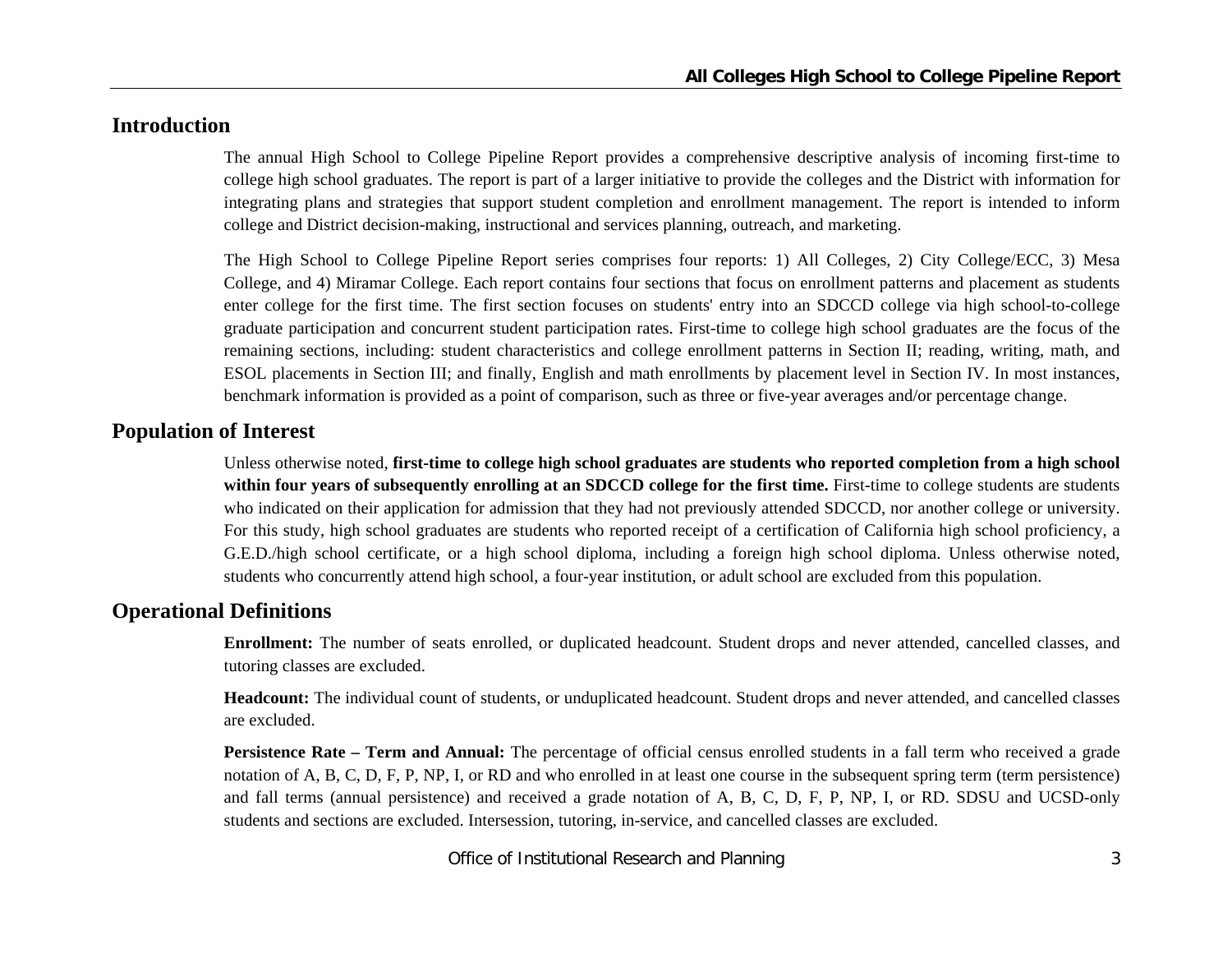## **Course Sequences**

Figure 1. Current English and ESOL course sequence

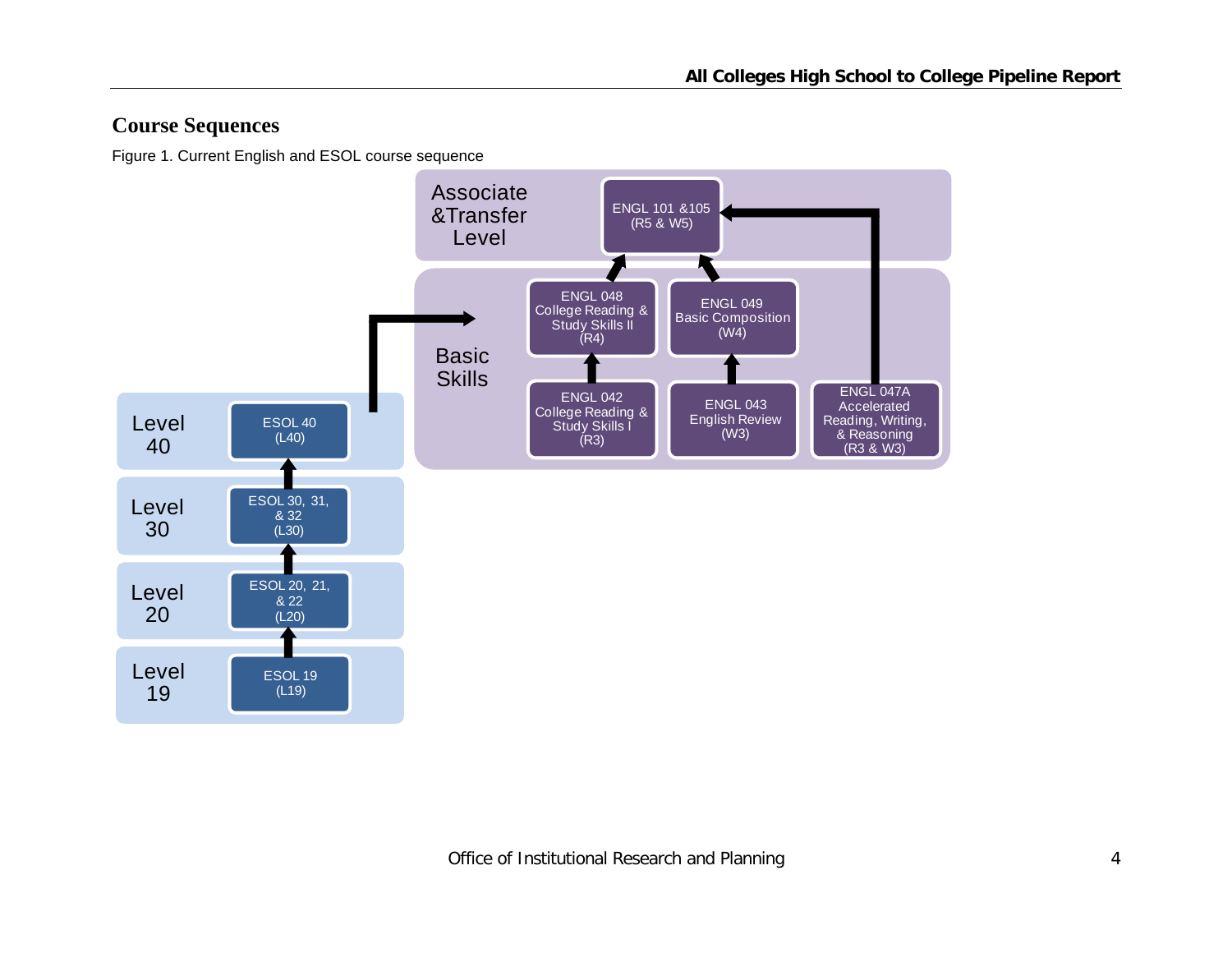

Figure 2. Current math course sequence

*Note. In this study, Statway courses are excluded from the placement sequence due to their unique course enrollment protocol.*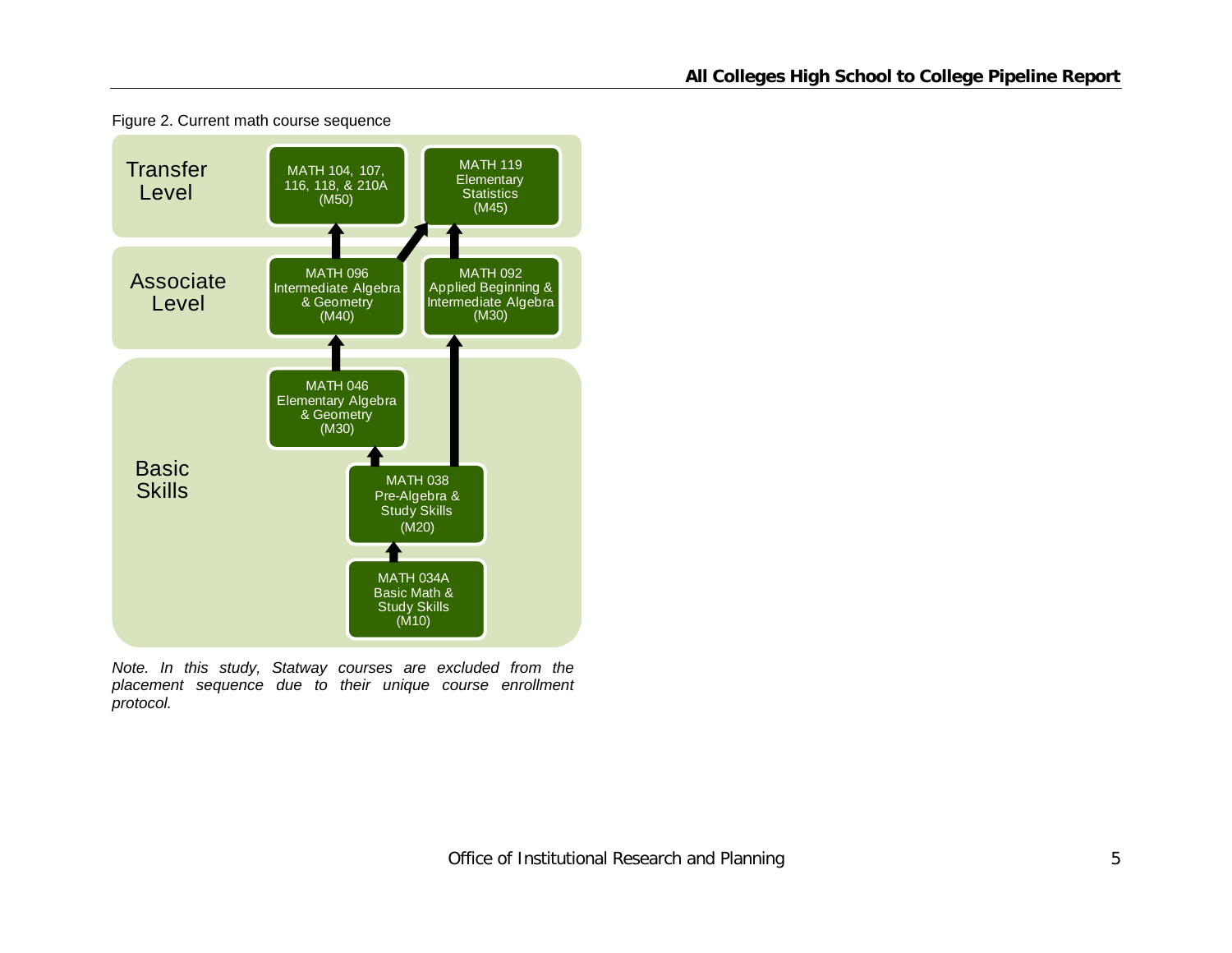## **Overall Highlight of the Findings**

- 1. In 2012/13, approximately 34% of the 2011/12 feeder high school graduates (2,347 out of 6,960 students) and 12% of the 2011/12 non-feeder high school graduates (1,283 out of 10,353 students) entered an SDCCD college in the year following high school completion. This does not include 1,238 entrants for whom high school graduate data were unavailable, nor whose high schools enrolled fewer than 20 SDCCD entrants in each of the five years. The 2012/13 feeder and non-feeder school student entry rates are comparable to the five-year averages of 34% and 11%, respectively.
- 2. Concurrent high school seniors who were both enrolled at an SDCCD college and attended a District feeder high school in 2011/12, continued their SDCCD enrollment the following year as college-only students at a 17% participation rate (160 out of 952 students). This does not include 64 concurrently enrolled non-feeder high school seniors in 2011/12, nor 298 concurrently enrolled seniors in 2011/12 for whom high school feeder or non-feeder data were unavailable or invalid. Over five years, participation rates of concurrently enrolled school seniors who continued SDCCD enrollment the year following high school graduation varied among feeder (17%-23%) and non-feeder school students (12%-30%). However, the 2010/11 senior cohort was the first cohort for which non-feeder participation rates exceeded feeder participation rates the following year.
- 3. Thirty-one percent of the 2012/13 first-time to college high school graduates reported that they were the first generation of college-going students in their family (1,565 out of 5,013 students). This is comparable to the five-year average of 30%.
- 4. In 2012/13, 76% of the first-time to college high school graduates who enrolled in 0.1-2.9 units completed the total number of attempted units (166 out of 218 students), while fewer than half (44%) of the students who enrolled in 9.0-11.9 units completed the total number of attempted units (422 out of 953 students). Over half (54%) of the students who were enrolled in school full-time (12+ units) in 2012/13, completed the total number of attempted units (1,243 out of 2,281 students).
- 5. Among the Fall 2011 first-time to college high school graduates, approximately four out of five students on average persisted to the next spring term (82%; 2,827 out of 3,459 students), and nearly two-thirds persisted to a second fall term (62%; 2,139 out of 3,459 students). This is higher than the five-year average term-to-term (77%) and annual (57%) persistence.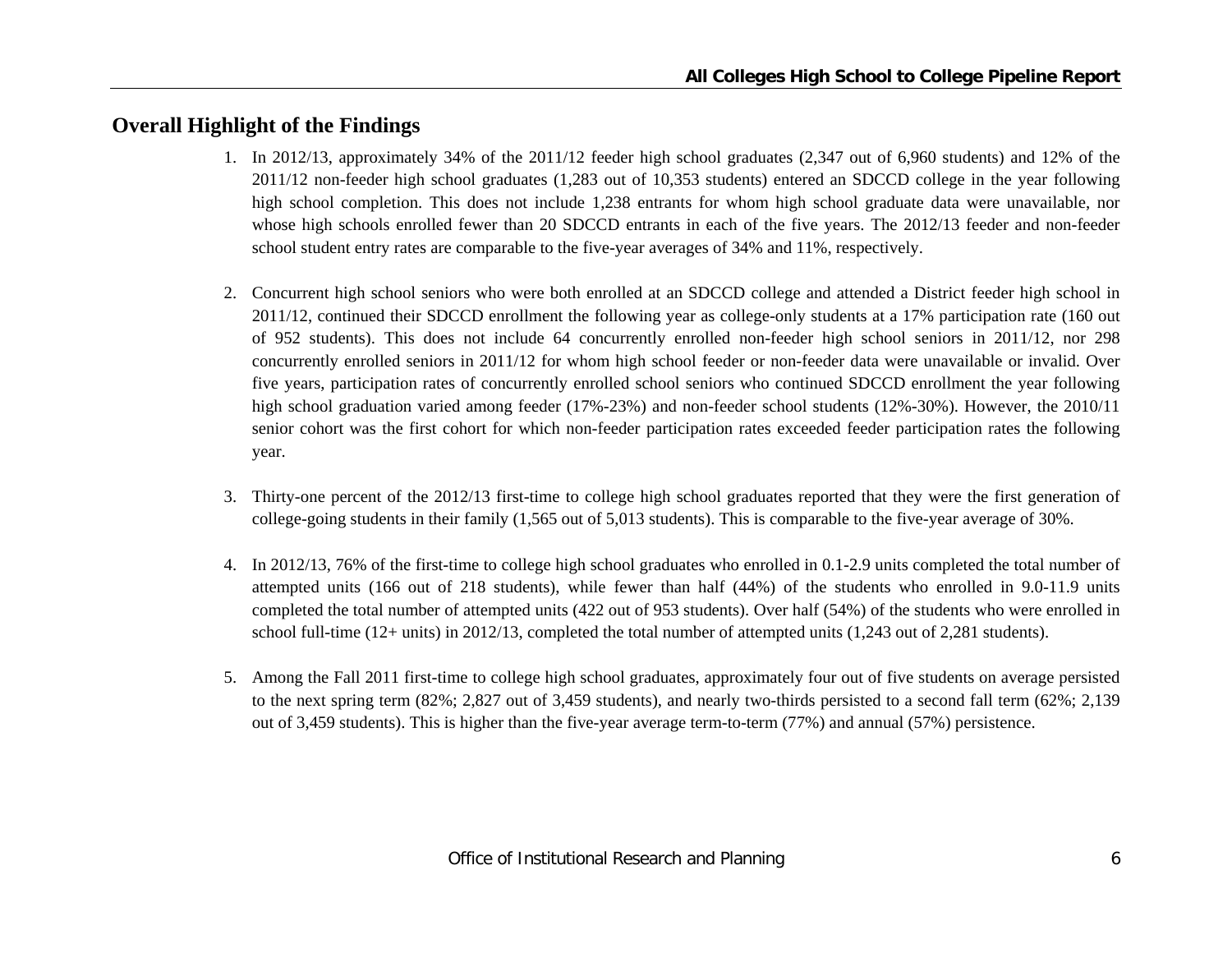- 6. In 2012/13, a majority of the first-time to college high school graduates completed an assessment test in reading (77%; 4,608 out of 5,946 students), writing (77%; 4,608 out of 5,946 students), and math (77%; 4,602 out of 5,946 students). The percentages of students who completed an assessment test increased over the past three years (reading, 65%-77%; writing, 65%-77%; and math, 66%-77%).
- 7. In 2012/13, 40% of the first-time to college high school graduates who completed an assessment test in reading placed at basic skills (1,822 out of 4,608 students). The majority of first-time to college high school graduates who completed an assessment test in writing placed at basic skills (64%; 2,959 out of 4,608 students). The majority of first-time to college high school graduates who completed an assessment test in math in 2012/13 placed at basic skills (62%; 2,855 out of 4,602 students). Among first-time to college high school graduates who completed an assessment test in ESOL, 86% of the students placed four to five levels below English transfer level (ESOL levels 19 and 20; 148 out of 172 students).
- 8. Fifty-six percent of the Fall 2012 first-time to college high school graduates who placed in transfer/associate level English enrolled in an English course at or below their placement level by the end of their first year at an SDCCD college (970 out of 1,723 students).
- 9. By the end of their first year at an SDCCD college, 72% of the Fall 2012 first-time to college high school graduates who placed in transfer level math enrolled in a math course at or below their placement level (606 out of 837 students), and 72% of those who placed in associate level math enrolled in a math course at or below their placement level (355 out of 495 students).
- 10. Among the Fall 2012 first-time to college high school graduates who placed in basic skills level reading or writing, two-thirds (66%) enrolled in an English course at their placement level by the end of their first year at an SDCCD college (691 out of 1,054 students), and over two-thirds (69%) of the Fall 2012 first-time to college high school graduates who placed in basic skills level math enrolled in a math course at their placement level by the end of their first year at an SDCCD college (1,233 out of 1,778 students).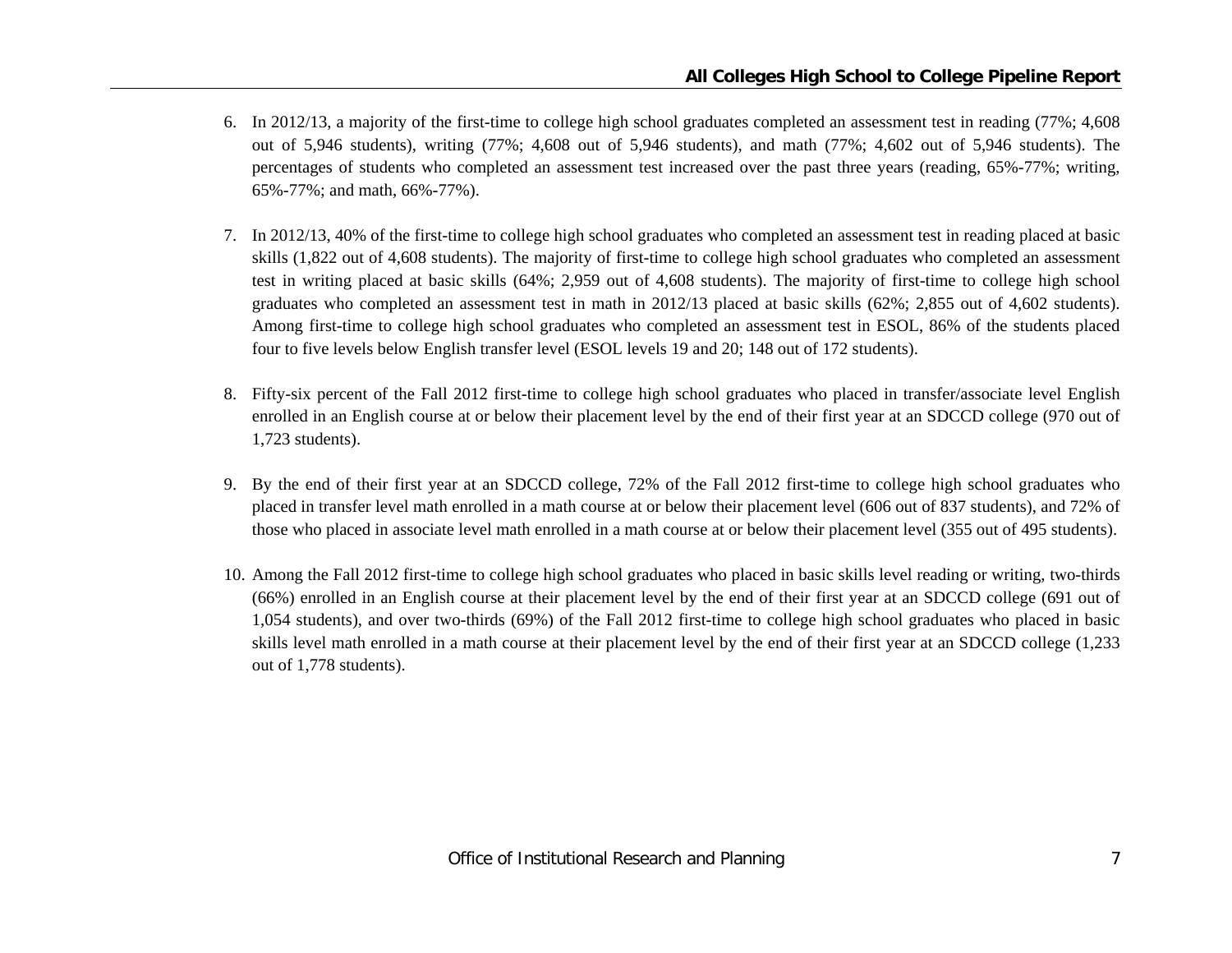## **Section I: Entering the Community College Pipeline**

This section describes different aspects of high school student entry to the colleges. Student trends are measured across five years, from 2008/09 to 2012/13. Students who are concurrently attending SDSU or UCSD are excluded.

High school-to-college participation rates and high school GPA of incoming high school graduates who enroll at an SDCCD college in the year following high school completion are reported in Tables 1 and 2. When possible, high school-to-college participation rates are disaggregated by feeder and non-feeder high schools. College feeders are based on a combination of the zip codes within each college's service area, as well as other college-specific outreach designations.

High school seniors who are concurrently enrolled at an SDCCD college are tracked to determine the rate of continued participation at one of the credit colleges as college-only students (see Table 3). **Students who re-enroll as concurrent students in the subsequent year are excluded from re-enrollment figures.** Results are disaggregated by feeder high schools and provide aggregate totals/averages for non-feeder students as a point of comparison.

#### **Highlight of the Findings**

- In 2012/13, approximately 34% of the 2011/12 feeder high school graduates and 12% of the 2011/12 non-feeder high school graduates entered an SDCCD college in the year following high school completion. Both were comparable to the five-year averages of 34% and 11%, respectively (see Table 1). This does not include those entrants for whom high school graduate data were unavailable, nor whose high schools enrolled fewer than 20 SDCCD entrants in each of the five years. On average over five years, Mira Mesa, Clairemont, and Kearny Ed Complex had the top feeder school graduate participation rates (51%, 50%, and 49%, respectively). Mt. Carmel had the top non-feeder graduate participation rate (25%).
- Over half (57%) of the students who enrolled at an SDCCD credit college in 2012/13 following high school completion in 2011/12 (and included their GPA on their college application) reported that they had earned a 2.0-3.0 high school GPA (comparable to the five-year average of 58%) and 42% reported that they had earned higher than a 3.0 GPA (comparable to the five-year average of 41%; see Table 2).
- $\bullet$  Concurrent high school seniors who were both enrolled at an SDCCD college and attended a District feeder high school in 2011/12, continued their SDCCD enrollment the following year as college-only students at a 17% participation rate (see Table 3). This does not include concurrently enrolled non-feeder high school seniors in 2011/12, nor concurrently enrolled seniors in 2011/12 for whom high school feeder or non-feeder data were unavailable or invalid. Over five years, participation rates of concurrently enrolled high school seniors who continued SDCCD enrollment the year following high school graduation varied among feeder (17%-23%) and non-feeder school students (12%-30%). However, the 2010/11 senior cohort was the first cohort for which non-feeder participation rates exceeded feeder participation rates the following year. On average over five years, Kearny (55%), Mira Mesa (37%), and Clairemont (31%) high schools had the top student participation rates.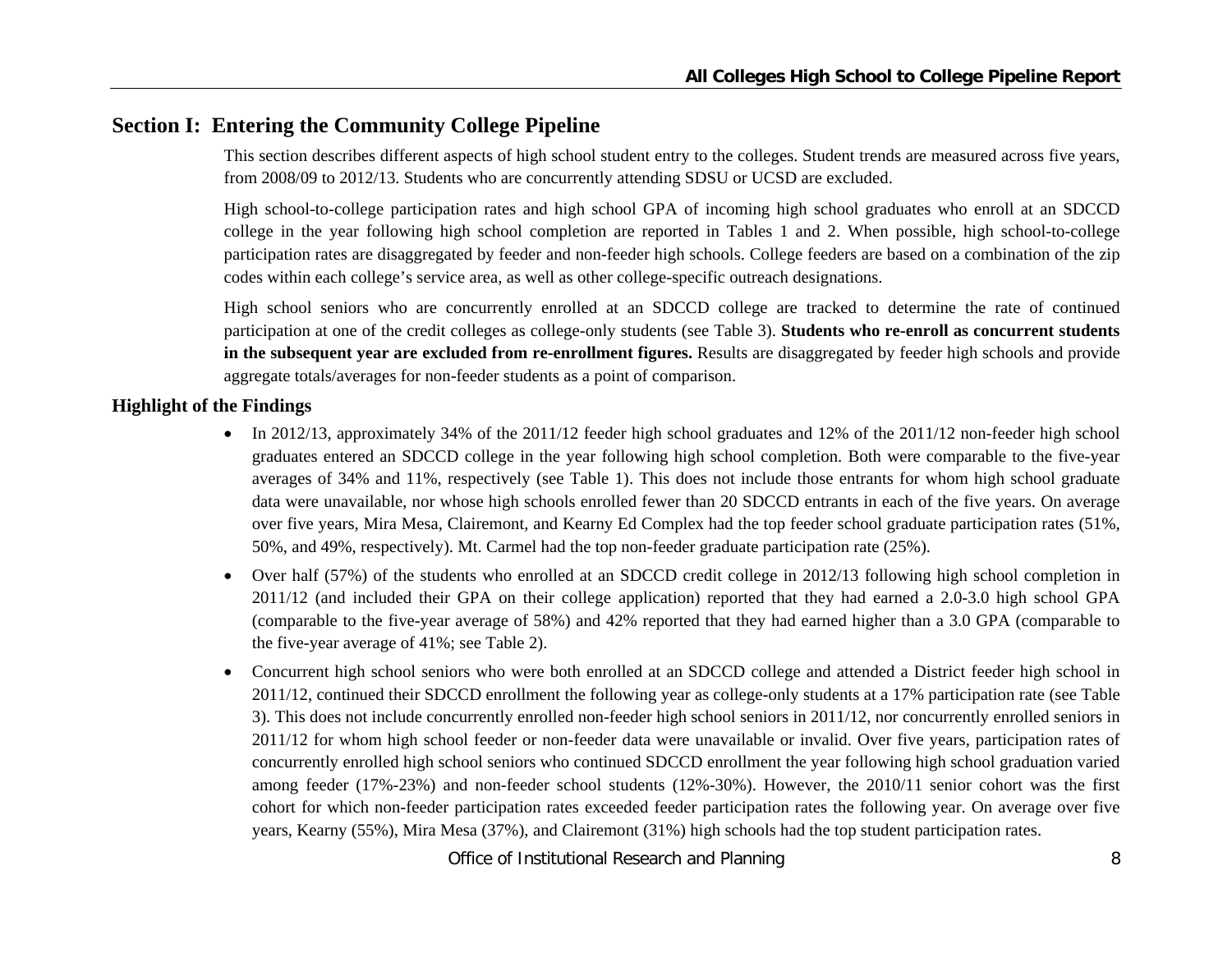## **College Participation Rates of High School Graduates**

| Table 1. Headcount and participation rates of high school graduates who enroll at an SDCCD credit college within one year of graduation |
|-----------------------------------------------------------------------------------------------------------------------------------------|
|-----------------------------------------------------------------------------------------------------------------------------------------|

|                   |                              |          |                 |                 |       |                |                 |                  |                |                 |                  |                |                 |       |                 |                 | 07/08-   |        |                 |
|-------------------|------------------------------|----------|-----------------|-----------------|-------|----------------|-----------------|------------------|----------------|-----------------|------------------|----------------|-----------------|-------|-----------------|-----------------|----------|--------|-----------------|
|                   |                              | 07/08    |                 | 08/09           | 08/09 |                | 09/10           | 09/10            |                | 10/11           | 10/11            |                | 11/12           | 11/12 |                 | 12/13           | 11/12    |        | 08/09-12/13     |
|                   |                              | Grads    |                 | <b>Entrants</b> | Grads |                | <b>Entrants</b> | Grads            |                | <b>Entrants</b> | Grads            |                | <b>Entrants</b> | Grads |                 | <b>Entrants</b> | Grads    |        | <b>Entrants</b> |
|                   |                              | N        | N               | %               | N     | N              | %               | N                | N              | %               | N                | N              | %               | N     | N               | %               | % Change |        | Avg %           |
|                   | <b>Crawford Ed Complex</b>   | 208      | 78              | 38%             | 220   | 73             | 33%             | 236              | 82             | 35%             | 193              | 59             | 31%             | 189   | 67              | 35%             | $-9%$    | $-14%$ | 34%             |
|                   | <b>Gompers Prep</b>          | 0        | $\Omega$        |                 | 0     | $\mathbf 0$    |                 | 0                | $\overline{0}$ |                 | 0                | $\overline{0}$ |                 | 71    | 25              | 35%             | --       | ---    | ---             |
| Feeder            | Hoover                       | 273      | 89              | 33%             | 343   | 109            | 32%             | 322              | 134            | 42%             | 311              | 106            | 34%             | 292   | 111             | 38%             | 7%       | 25%    | 36%             |
|                   | Lincoln                      | 200      | 70              | 35%             | 251   | 95             | 38%             | 354              | 115            | 32%             | 389              | 115            | 30%             | 316   | 119             | 38%             | 58%      | 70%    | 34%             |
| City              | Morse                        | 446      | 59              | 13%             | 447   | 74             | 17%             | 442              | 88             | 20%             | 380              | 65             | 17%             | 381   | 117             | 31%             | $-15%$   | 98%    | 19%             |
|                   | San Diego Ed Complex         | 386      | 149             | 39%             | 393   | 129            | 33%             | 452              | 177            | 39%             | 485              | 177            | 36%             | 422   | 129             | 31%             | 9%       | $-13%$ | 36%             |
|                   | San Diego SCPA               | 161      | 30              | 19%             | 179   | 32             | 18%             | 169              | 43             | 25%             | 181              | 35             | 19%             | 168   | 41              | 24%             | 4%       | 37%    | 21%             |
|                   | <b>Charter School of SD</b>  | 339      | 142             | 42%             | 341   | 125            | 37%             | 436              | 126            | 29%             | 479              | 154            | 32%             | 559   | 166             | 30%             | 65%      | 17%    | 33%             |
|                   | Clairemont                   | 232      | 112             | 48%             | 243   | 126            | 52%             | 250              | 133            | 53%             | 278              | 133            | 48%             | 230   | 110             | 48%             | $-1%$    | $-2%$  | 50%             |
|                   | <b>Kearny Ed Complex</b>     | 302      | 145             | 48%             | 292   | 149            | 51%             | 331              | 153            | 46%             | 319              | 149            | 47%             | 381   | 198             | 52%             | 26%      | 37%    | 49%             |
| Feeder            | La Jolla                     | 358      | 74              | 21%             | 384   | 90             | 23%             | 338              | 70             | 21%             | 359              | 69             | 19%             | 374   | 71              | 19%             | 4%       | $-4%$  | 21%             |
|                   | Madison                      | 229      | 118             | 52%             | 199   | 79             | 40%             | 224              | 111            | 50%             | 247              | 107            | 43%             | 224   | 98              | 44%             | $-2%$    | $-17%$ | 46%             |
| Mesa              | <b>Mark Twain</b>            | 61       | 37              | 61%             | 207   | 41             | 20%             | 208              | 33             | 16%             | 187              | 30             | 16%             | 226   | 43              | 19%             | 270%     | 16%    | 21%             |
|                   | <b>Mission Bay</b>           | 287      | 101             | 35%             | 310   | 115            | 37%             | 266              | 111            | 42%             | 277              | 96             | 35%             | 311   | 128             | 41%             | 8%       | 27%    | 38%             |
|                   | <b>Patrick Henry</b>         | 447      | 58              | 13%             | 447   | 65             | 15%             | 471              | 75             | 16%             | 503              | 70             | 14%             | 484   | 67              | 14%             | 8%       | 16%    | 14%             |
|                   | Point Loma                   | 400      | 159             | 40%             | 369   | 148            | 40%             | 402              | 151            | 38%             | 424              | 163            | 38%             | 408   | 132             | 32%             | 2%       | $-17%$ | 38%             |
|                   | Mira Mesa                    | 505      | 249             | 49%             | 504   | 267            | 53%             | 598              | 336            | 56%             | 593              | 274            | 46%             | 552   | 284             | 51%             | 9%       | 14%    | 51%             |
| Miramar<br>Feeder | <b>Scripps Ranch</b>         | 479      | 156             | 33%             | 476   | 144            | 30%             | 494              | 167            | 34%             | 531              | 159            | 30%             | 579   | 182             | 31%             | 21%      | 17%    | 32%             |
|                   | Serra                        | 395      | 127             | 32%             | 417   | 153            | 37%             | 397              | 122            | 31%             | 365              | 143            | 39%             | 406   | 141             | 35%             | 3%       | 11%    | 35%             |
|                   | <b>University City</b>       | 418      | 121             | 29%             | 378   | 118            | 31%             | 401              | 130            | 32%             | 416              | 130            | 31%             | 387   | 118             | 30%             | $-7%$    | $-2%$  | 31%             |
|                   | <b>District Feeder Total</b> | 6,126    | 2,074           | 34%             | 6,400 | 2,132          | 33%             | 6,791            | 2,357          | 35%             | 6,917            | 2,234          | 32%             | 6,960 | 2,347           | 34%             | 14%      | 13%    | 34%             |
|                   | <b>Abraxas</b>               | 151      | $\overline{27}$ | 18%             | 109   | 17             | 16%             | $\overline{147}$ | 23             | 16%             | $\overline{123}$ | 22             | 18%             | 98    | $\overline{19}$ | 19%             | $-35%$   | $-30%$ | 17%             |
| High              | <b>Bonita Vista</b>          | 531      | 29              | 5%              | 549   | 23             | 4%              | 536              | 43             | 8%              | 497              | 24             | 5%              | 541   | 38              | 7%              | 2%       | 31%    | 6%              |
|                   | Castle Park                  | 395      | 21              | 5%              | 366   | 18             | 5%              | 352              | 78             | 22%             | 294              | 63             | 21%             | 260   | 33              | 13%             | $-34%$   | 57%    | 13%             |
| chools            | <b>Chula Vista</b>           | 542      | 50              | 9%              | 574   | 63             | 11%             | 567              | 155            | 27%             | 510              | 95             | 19%             | 538   | 98              | 18%             | $-1%$    | 96%    | 17%             |
|                   | Coronado                     | 226      | 33              | 15%             | 254   | 50             | 20%             | 261              | 52             | 20%             | 277              | 48             | 17%             | 248   | 45              | 18%             | 10%      | 36%    | 18%             |
| Non-Feeder<br>Ō   | <b>Del Norte</b>             | $\Omega$ | 0               |                 | 0     | $\pmb{0}$      |                 | $\mathbf 0$      | $\overline{0}$ |                 |                  | $\overline{0}$ | 0%              | 243   | 44              | 18%             | --       | ---    |                 |
|                   | <b>Eastlake</b>              | 628      |                 | 0%              | 602   | $\overline{2}$ | 0%              | 555              | $\overline{7}$ | 1%              | 502              | 25             | 5%              | 512   | 26              | 5%              | $-18%$   | 2.500% | 2%              |
|                   | Grossmont                    | 465      | 14              | 3%              | 451   | 15             | 3%              | 518              | 29             | 6%              | 470              | 16             | 3%              | 519   | 19              | 4%              | 12%      | 36%    | 4%              |

 *Note. Non-Feeder High Schools are continued on the next page.*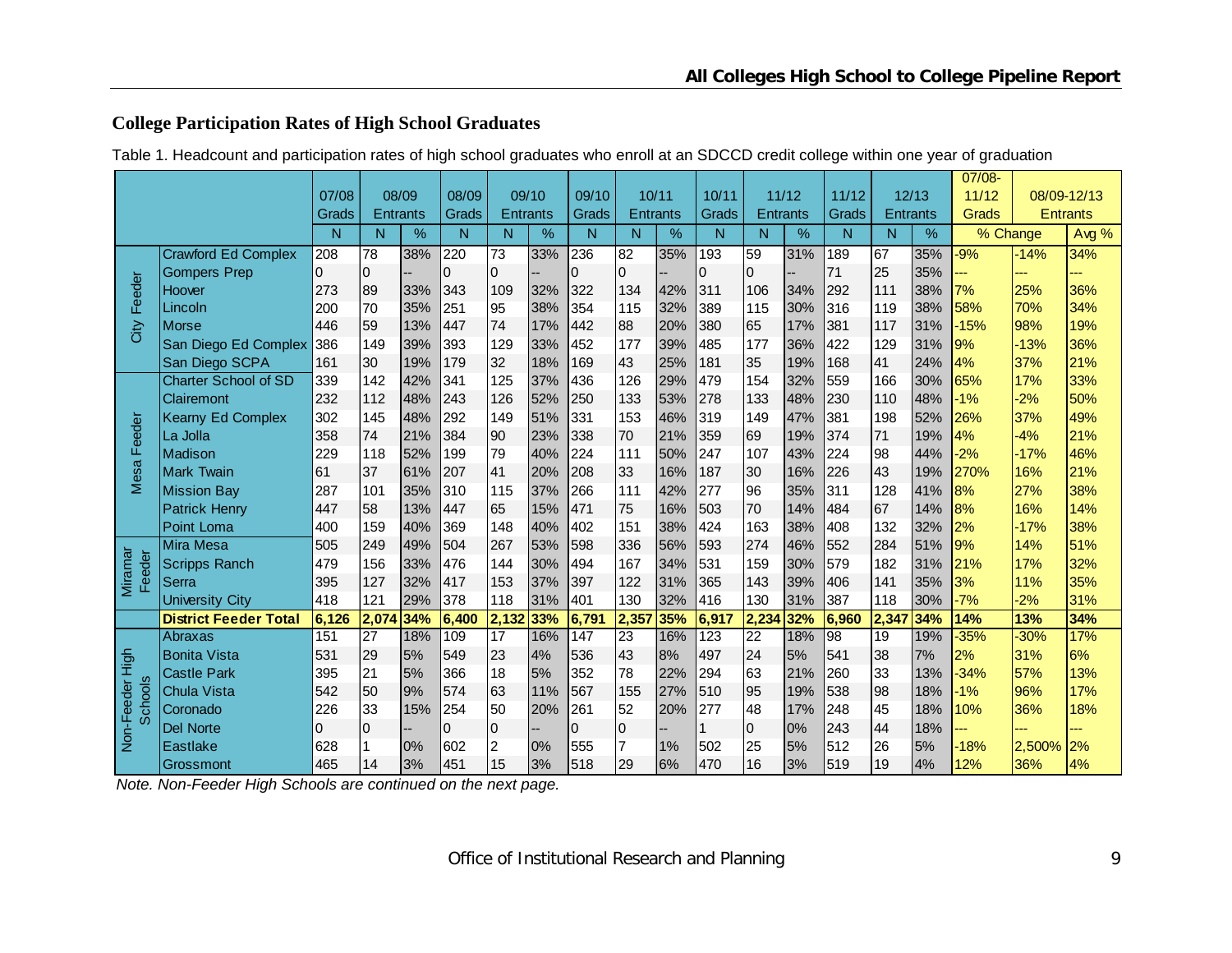|                |                         |                        |                 |       |              |                 |       |                               |                 |     |              |                 |       |        |                 |       | 07/08-         |        |                 |
|----------------|-------------------------|------------------------|-----------------|-------|--------------|-----------------|-------|-------------------------------|-----------------|-----|--------------|-----------------|-------|--------|-----------------|-------|----------------|--------|-----------------|
|                |                         | 07/08                  | 08/09           |       | 08/09        |                 | 09/10 | 09/10                         | 10/11           |     | 10/11        |                 | 11/12 | 11/12  |                 | 12/13 | 11/12          |        | 08/09-12/13     |
|                |                         | Grads                  | <b>Entrants</b> |       | <b>Grads</b> | <b>Entrants</b> |       | Grads                         | <b>Entrants</b> |     | <b>Grads</b> | <b>Entrants</b> |       | Grads  | <b>Entrants</b> |       | Grads          |        | <b>Entrants</b> |
|                |                         | N                      | N               | %     | N            | N               | %     | N                             | N               | %   | N            | N               | %     | N      | N               | %     | % Change       |        | Avg %           |
|                | <b>Helix</b>            | 440                    | 23              | 5%    | 458          | 32              | 7%    | 436                           | 27              | 6%  | 477          | 30              | 6%    | 469    | 57              | 12%   | 7%             | 148%   | 7%              |
|                | Hilltop                 | 477                    | 22              | 5%    | 471          | 24              | 5%    | 546                           | 61              | 11% | 467          | 50              | 11%   | 486    | 51              | 10%   | 2%             | 132%   | 9%              |
|                | Mar Vista               | 474                    | 54              | 11%   | 506          | 35              | 7%    | 399                           | 92              | 23% | 310          | 78              | 25%   | 337    | 68              | 20%   | $-29%$         | 26%    | 16%             |
| cont.          | Montgomery              | 431                    | 15              | 3%    | 410          | 27              | 7%    | 366                           | 66              | 18% | 309          | 42              | 14%   | 303    | 27              | 9%    | $-30%$         | 80%    | 10%             |
|                | <b>Mount Miguel</b>     | 319                    | 13              | 4%    | 296          | 18              | 6%    | 365                           | 28              | 8%  | 340          | 18              | 5%    | 327    | 25              | 8%    | 3%             | 92%    | 6%              |
|                | Mt. Carmel              | 495                    | 127             | 26%   | 527          | 141             | 27%   | 564                           | 142             | 25% | 547          | 126             | 23%   | 505    | 120             | 24%   | 2%             | $-6%$  | 25%             |
| Schools,       | Olympian                | 2                      | 0               | 0%    | 188          | 0               | 0%    | 262                           | 3               | 1%  | 329          | 32              | 10%   | 374    | 19              | 5%    | $18,600\%$ --- |        | 5%              |
|                | <b>Otay Ranch</b>       | 741                    | $\overline{0}$  | 0%    | 598          | $\overline{0}$  | 0%    | 615                           | 18              | 3%  | 604          | 52              | 9%    | 591    | 35              | 6%    | $-20%$         | ---    | 3%              |
| 동<br>도         | Poway                   | 700                    | 87              | 12%   | 597          | 76              | 13%   | 633                           | 89              | 14% | 676          | 107             | 16%   | 581    | 101             | 17%   | $-17%$         | 16%    | 14%             |
|                | Ramona                  | 389                    | 20              | 5%    | 414          | 12              | 3%    | 398                           | 14              | 4%  | 385          | 26              | 7%    | 406    | 30              | 7%    | 4%             | 50%    | 5%              |
|                | Rancho Bernardo         | 686                    | 91              | 13%   | 643          | 83              | 13%   | 665                           | 109             | 16% | 680          | 83              | 12%   | 546    | 81              | 15%   | $-20%$         | $-11%$ | 14%             |
| eeder          | San Ysidro              | 464                    | $\overline{7}$  | 2%    | 495          | 26              | 5%    | 399                           | 69              | 17% | 408          | 46              | 11%   | 449    | 62              | 14%   | $-3%$          | 786%   | 9%              |
| K              | Southwest               | 429                    | 33              | 8%    | 395          | 25              | 6%    | 347                           | 63              | 18% | 337          | 55              | 16%   | 333    | 55              | 17%   | $-22%$         | 67%    | 13%             |
|                | Sweetwater              | 598                    | 60              | 10%   | 626          | 71              | 11%   | 543                           | 130             | 24% | 489          | 105             | 21%   | 469    | 108             | 23%   | $-22%$         | 80%    | 17%             |
|                | <b>Torrey Pines</b>     | 620                    | 32              | 5%    | 647          | 25              | 4%    | 610                           | 28              | 5%  | 647          | 13              | 2%    | 625    | 16              | 3%    | 1%             | $-50%$ | 4%              |
|                | <b>West View</b>        | 533                    | 100             | 19%   | 576          | 116             | 20%   | 592                           | 120             | 20% | 577          | 111             | 19%   | 593    | 106             | 18%   | 11%            | 6%     | 19%             |
|                | <b>Non-Feeder Total</b> | 10,736                 | 859             | 8%    | 10,752       | 899             | 8%    | 10,676                        | 1,446           | 14% | 10,256 1,267 |                 | 12%   | 10,353 | 1,283           | 12%   | $-4%$          | 49%    | 11%             |
|                | <b>Foreign School</b>   | ---                    | 80              | $---$ | ---          | 97              | ---   | ---                           | 94              | --- | ---          | 91              | ---   | $---$  | 79              | ---   | ---            | $-1%$  | ---             |
| High           | Other                   | ---                    | 722             | ---   | ---          | 748             | ---   | $\qquad \qquad -\qquad -$     | 904             | --- | ---          | 859             | ---   | ---    | 930             | ---   | $---$          | 29%    | ---             |
| <b>Schools</b> | Out of State            | $\qquad \qquad \cdots$ | 211             | ---   | $---$        | 197             | ---   | $\hspace{1.5cm} \textbf{---}$ | 168             | --- | ---          | 160             | ---   | ---    | 167             | ---   | ---            | $-21%$ | ---             |
| Other          | San Diego County        | ---                    | 132             | ---   | ---          | 143             | ---   | $\qquad \qquad \cdots$        | 146             | --- | ---          | 78              | ---   | ---    | 62              | ---   | ---            | $-53%$ | ---             |
|                | <b>Other Total</b>      | ---                    | 1,145           | ---   | ---          | 1,185           |       | ---                           | 1,312           | --- | ---          | 1,188           | ---   | ---    | ,238            | ---   | $\sim$         | 8%     | ---             |
| <b>Total</b>   |                         | ---                    | 4,078           | ---   |              | 4,216           |       | ---                           | 5,115           | --- | ---          | 4,689           |       | ---    | 4,868           | ---   |                | 19%    | ---             |

Table 1. Headcount and participation rates of high school graduates who enroll at an SDCCD credit college within one year of graduation (continued)

Source: High School Data - California Department of Education (CDE) and Entrant Data - SDCCD Information System

*Note 1. Students are unduplicated within each year.*

*Note 2. SDSU, UCSD, tutoring, and cancelled classes are excluded from student enrollments. Students with no/unreported high school are excluded.*

*Note 3. Schools with no SDCCD Entrants are excluded (ALBA, Arroyo Paseo, Audeo, Coleman Tech, Iftin, iHigh, King-Chavez, Learning Choice, Mt. Everest, Riley/New Dawn, San Diego Early/Middle College, TRACE, and Whittier).*

*Note 4. Schools with fewer than 20 SDCCD Entrants enrolled in each of the five years (John Muir, Preuss, San Diego MET, etc.), private schools, and schools with no/unreported/invalid SDCCD or CDE data (Garfield, Health Sciences, the High Tech Highs) are indicated as 'Other'.*

*Note 5. 'Other High Schools' have no data available on high school graduates; therefore, no participation rates are calculated.*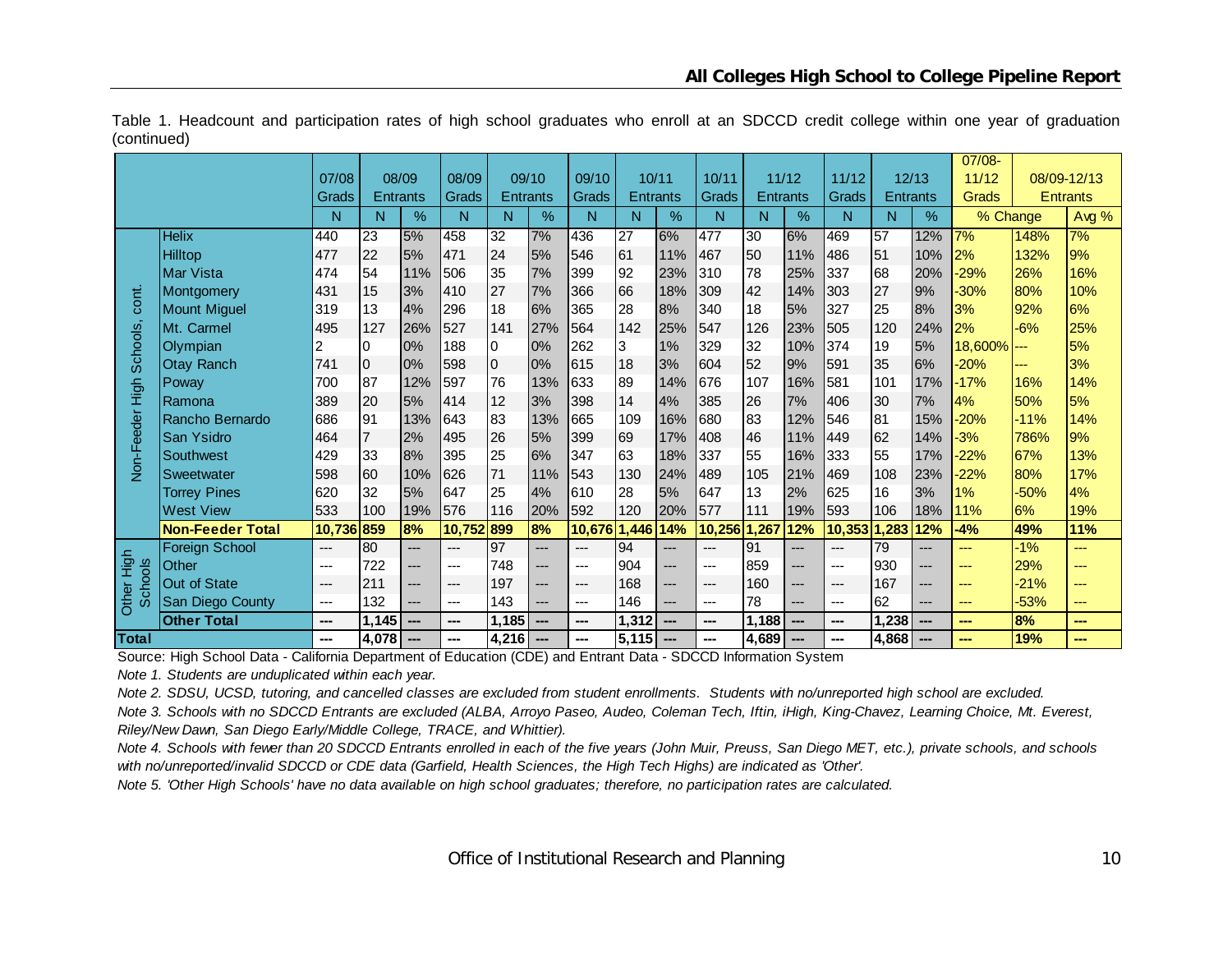## **High School GPA of College-Enrolled High School Graduates**

|                                  | 08/09           | 09/10           | 10/11    | 11/12           | 12/13           | Five-Year | 08/09-12/13 |
|----------------------------------|-----------------|-----------------|----------|-----------------|-----------------|-----------|-------------|
|                                  | <b>Entrants</b> | <b>Entrants</b> | Entrants | <b>Entrants</b> | <b>Entrants</b> | Avg/Total | % Change    |
| $0.0 - 1.5$                      | 0%              | $0\%$           | $0\%$    | $0\%$           | 0%              | 0%        | 233%        |
| $1.6 - 1.9$                      | 1%              | 1%              | 1%       | 1%              | 2%              | 1%        | 31%         |
| $2.0 - 2.5$                      | 24%             | 25%             | 22%      | 22%             | 23%             | 23%       | 18%         |
| $2.6 - 3.0$                      | 35%             | 34%             | 34%      | 36%             | 34%             | 35%       | 20%         |
| $3.1 - 3.5$                      | 26%             | 27%             | 28%      | 28%             | 29%             | 28%       | 37%         |
| Over 3.5                         | 13%             | 13%             | 15%      | 12%             | 13%             | 13%       | 27%         |
| Total                            | 100%            | 100%            | 100%     | 100%            | 100%            | 100%      | 25%         |
| <b>Students Who Reported GPA</b> | 3,555           | 3,733           | 4,558    | 4,233           | 4,453           | 20,532    | 25%         |
| <b>Total of All Students</b>     | 4,078           | 4,216           | 5,115    | 4,689           | 4,868           | 22,966    | 19%         |

Table 2. High School GPA of high school graduates who enroll at an SDCCD credit college within one year of graduation

Source: SDCCD Information System

*Note 1. High School GPA is self-reported on students' college applications. On average, across five years 11% of students did not report their GPA.*

*Note 2. In cases where there are few students, the percentage distribution may be 0%; however, a percentage change is still calculated.*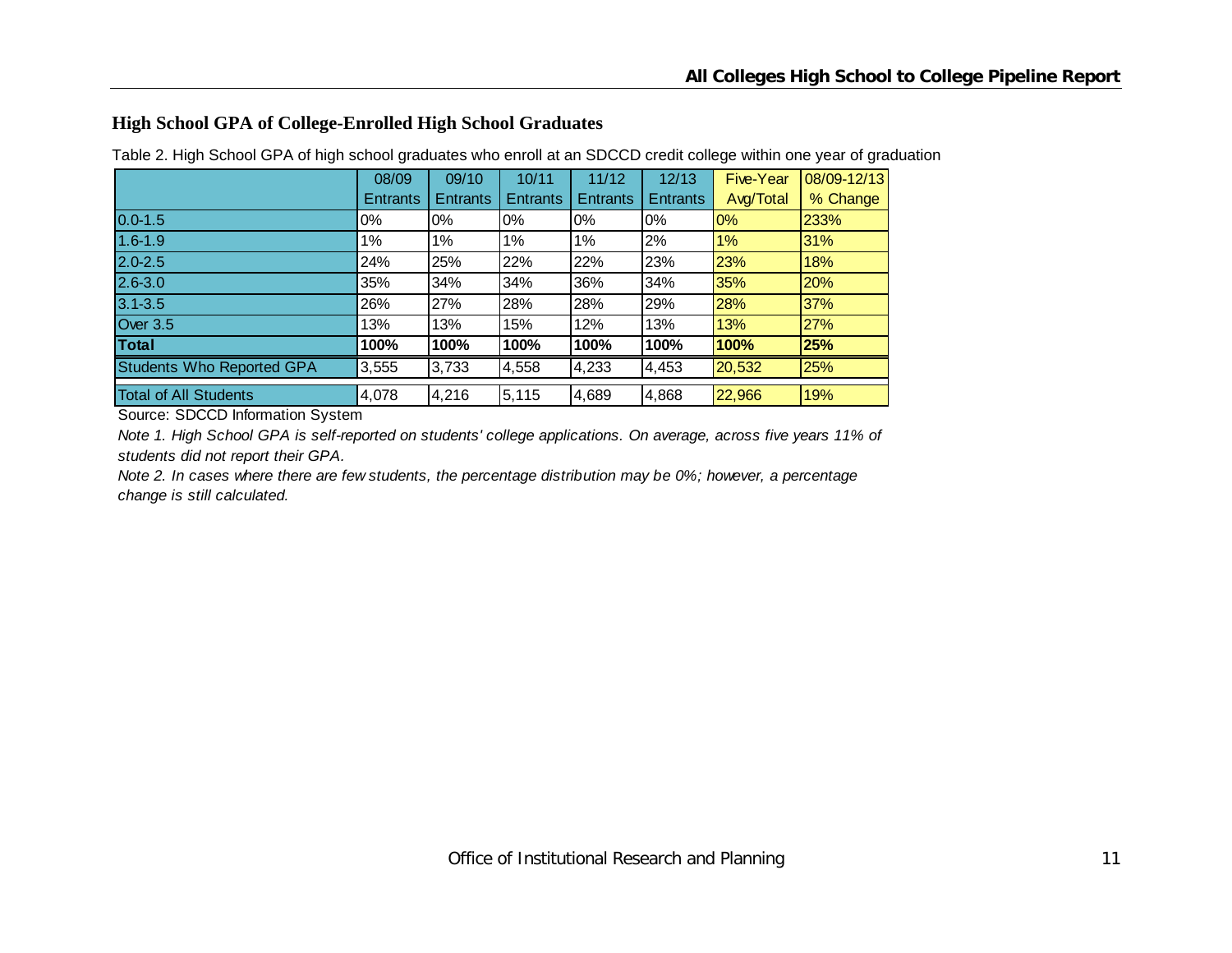#### **Participation Rates of Concurrent Students**

|               |                              |                |                |                  |                |                 |                  |                |                         |                  |                |                 |                  |                |                |                  | $07/08 -$      |         |                  |
|---------------|------------------------------|----------------|----------------|------------------|----------------|-----------------|------------------|----------------|-------------------------|------------------|----------------|-----------------|------------------|----------------|----------------|------------------|----------------|---------|------------------|
|               |                              | 07/08          |                |                  | 08/09          |                 |                  | 09/10          |                         |                  | 10/11          |                 |                  | 11/12          |                |                  | 11/12          |         |                  |
|               |                              | Seniors        |                | 08/09            | <b>Seniors</b> |                 | 09/10            | <b>Seniors</b> |                         | 10/11            | <b>Seniors</b> |                 | 11/12            | <b>Seniors</b> |                | 12/13            | <b>Seniors</b> |         | 08/09-12/13      |
|               |                              | Concur)        |                | <b>Re-Enroll</b> | (Concur)       |                 | <b>Re-Enroll</b> | (Concur)       |                         | <b>Re-Enroll</b> | (Concur)       |                 | <b>Re-Enroll</b> | (Concur)       |                | <b>Re-Enroll</b> | (Concur)       |         | <b>Re-Enroll</b> |
|               |                              | N              | N.             | $\frac{9}{6}$    | N              | N               | %                | N              | N                       | $\%$             | N              | N               | $\frac{9}{6}$    | N              | N              | $\frac{9}{6}$    | % Change       |         | Avg %            |
|               | <b>Crawford Ed Complex</b>   | 12             | 3              | 25%              | 6              |                 | 17%              | 9              | $\overline{c}$          | 22%              | 3              | 1               | 33%              | 3              | 0              | 0%               | $-75%$         | $-100%$ | 21%              |
| eeder         | Hoover                       |                | 0              | 0%               |                |                 | 14%              | 11             | 5                       | 45%              |                | 0               | 0%               |                |                | 100%             | $-86%$         |         | 27%              |
|               | Lincoln                      |                | 0              | 0%               | 8              | 3               | 38%              | 9              | $\overline{\mathbf{c}}$ | 22%              | 2              | $\overline{0}$  | 0%               | 13             | $\overline{4}$ | 31%              | 550%           | ---     | 26%              |
| Lī.           | <b>Morse</b>                 | 53             |                | 2%               | 74             | 5               | 7%               | 59             | 6                       | 10%              | 41             | 3               | 7%               | 35             |                | 20%              | $-34%$         | 600%    | 8%               |
| City          | San Diego Ed Complex 81      |                | 34             | 42%              | 118            | 27              | 23%              | 64             | 13                      | 20%              | 32             | $\overline{2}$  | 6%               | 3              | 0              | 0%               | $-96%$         | $-100%$ | 26%              |
|               | San Diego SCPA               | 9              | 2              | 22%              | 9              | $\overline{2}$  | 22%              | 3              | $\vert$ 1               | 33%              | 2              | 0               | 0%               | $\overline{c}$ |                | 50%              | -78%           | $-50%$  | 24%              |
|               | <b>Charter School of SD</b>  | $\overline{2}$ | 1              | 50%              | 10             | 2               | 20%              | 10             | 3                       | 30%              | 4              | $\overline{2}$  | 50%              |                | 0              | 0%               | $-50%$         | $-100%$ | 30%              |
|               | Clairemont                   | 68             | 21             | 31%              | 80             | 29              | 36%              | 80             | 31                      | 39%              | 49             | $9\,$           | 18%              | 61             | 15             | 25%              | $-10%$         | $-29%$  | 31%              |
|               | <b>John Muir</b>             | $\overline{2}$ | $\Omega$       | 0%               |                | $\overline{0}$  | 0%               | $\overline{0}$ | $\mathbf 0$             | 0%               | 10             | $\overline{0}$  | 0%               | $\overline{0}$ | $\overline{0}$ | 0%               | $-100%$        | --      | 0%               |
|               | <b>Kearny Ed Complex</b>     | 164            | 79             | 48%              | 146            | 75              | 51%              | 99             | 53                      | 54%              | 89             | 61              | 69%              | 72             | 43             | 60%              | $-56%$         | $-46%$  | 55%              |
| Feeder        | La Jolla                     | 165            | $\overline{7}$ | 4%               | 140            | 12              | 9%               | 141            | 15                      | 11%              | 110            | 5               | 5%               | 85             |                | 1%               | $-48%$         | $-86%$  | 6%               |
|               | Madison                      | 76             | 18             | 24%              | 50             | 12              | 24%              | 58             | 15                      | 26%              | 27             | 9               | 33%              | 26             |                | 4%               | $-66%$         | .94%    | 23%              |
| Mesa          | <b>Mark Twain</b>            | 53             | 14             | 26%              | 56             | 10              | 18%              | 30             | $6\overline{6}$         | 20%              | 79             | 14              | 18%              | 78             | 13             | 17%              | 47%            | $-7%$   | 19%              |
|               | <b>Mission Bay</b>           | 22             | 5              | 23%              | 20             | 3               | 15%              | 7              | $\overline{2}$          | 29%              |                | 1               | 100%             | 17             | $\overline{4}$ | 24%              | $-23%$         | $-20%$  | 22%              |
|               | <b>Patrick Henry</b>         | 105            | 13             | 12%              | 75             | $6\phantom{.}6$ | 8%               | 96             | 11                      | 11%              | 109            | 5               | 5%               | 122            | $\overline{7}$ | 6%               | 16%            | $-46%$  | 8%               |
|               | <b>Point Loma</b>            | 187            | 33             | 18%              | 163            | 38              | 23%              | 115            | 26                      | 23%              | 146            | 23              | 16%              | 126            | 16             | 13%              | $-33%$         | $-52%$  | 18%              |
|               | San Diego MET                | 34             | 6              | 18%              | 78             | 6               | 8%               | 47             | 1                       | 2%               | 48             | $\overline{2}$  | 4%               | 37             | 9              | 24%              | 9%             | 50%     | 10%              |
|               | Mira Mesa                    | 90             | 36             | 40%              | 88             | 38              | 43%              | 101            | 32                      | 32%              | 55             | 14              | 25%              | 28             | 14             | 50%              | $-69%$         | $-61%$  | 37%              |
| <b>eder</b>   | <b>Scripps Ranch</b>         | 139            | 11             | 8%               | 124            | 15              | 12%              | 102            | 19                      | 19%              | 128            | 6               | 5%               | 153            | 13             | 8%               | 10%            | 18%     | 10%              |
| Miramar<br>Eē | Serra                        | 90             | 23             | 26%              | 99             | 33              | 33%              | 90             | 113                     | 14%              | 70             | 17              | 24%              | 38             | 7              | 18%              | $-58%$         | $-70%$  | 24%              |
|               | <b>University City</b>       | 59             | 8              | 14%              | 61             | 6               | 10%              | 68             | $\overline{9}$          | 13%              | 62             | 8               | 13%              | 51             | $\overline{4}$ | 8%               | $-14%$         | $-50%$  | 12%              |
|               | <b>District Feeder Total</b> | 1.420          | 315            | 22%              | 1,413          | 324             | 23%              | 1,199          | 265                     | 22%              | 1,057          | 182             | 17%              | 952            | 160            | 17%              | 33%            | $-49%$  | 21%              |
|               | <b>Non-Feeder Total</b>      | 259            | 32             | 12%              | 319            | 43              | 13%              | 247            | 47                      | 19%              | 139            | $\overline{27}$ | 19%              | 64             | 19             | 30%              | 75%            | $-41%$  | 16%              |
|               | Other/Unreported             | 414            | 50             | 12%              | 348            | 19              | 5%               | 278            | 29                      | 10%              | 291            | 21              | 7%               | 298            | 27             | 9%               | $-28%$         | $-46%$  | 9%               |
|               | <b>Grand Total</b>           | 2,093          | 397            | 19%              | 2,080          | 386             | 19%              | 1,724          | 341                     | 20%              | 1,487          | 230             | 15%              | 1,314          | 206            | 16%              | $-37%$         | -48%    | 18%              |

Table 3. Percentage of concurrent seniors who re-enroll the subsequent year as college-only students

Source: SDCCD Information System

*Note 1. The concurrent student cohort comprises all self-reported seniors at a district-wide feeder or non-feeder who are also enrolled at an SDCCD credit college. There were no exclusions made to limit the concurrent student cohort to only AP students. Re-enrollment counts exclude students who continue SDCCD enrollment as concurrent students.* 

*Note 2. Students are unduplicated within each year. SDSU, UCSD, tutoring, and cancelled classes are excluded from student enrollments.* 

*Note 3. Students with no/unreported high school are indicated as 'Other/Unreported'. Students from feeder schools with no/unreported/invalid SDCCD or CDE data (Garfield, Health Sciences, the High Tech Highs) are indicated as 'Other/Unreported'.*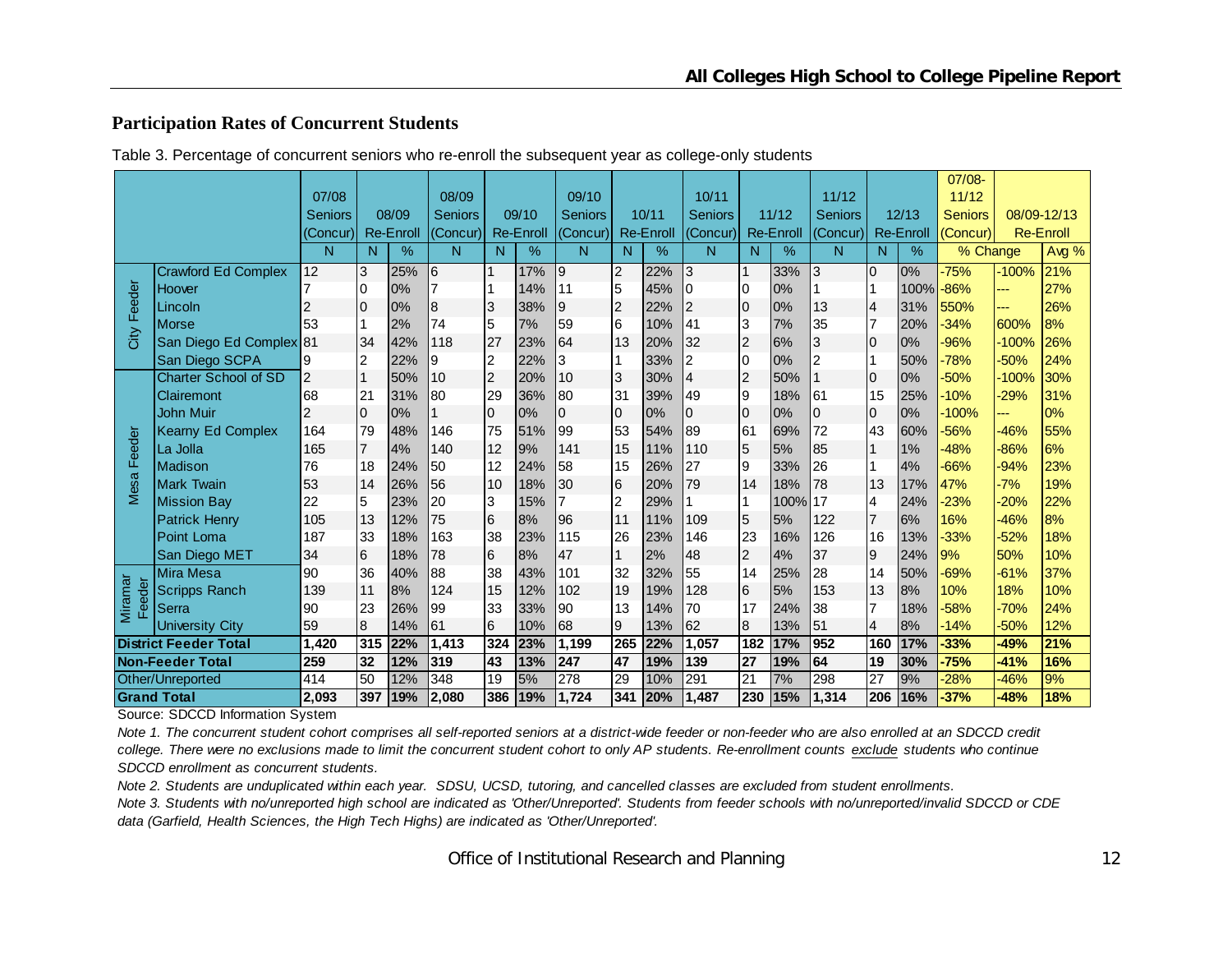## **Section II: Student Characteristics and Enrollments**

This section describes different student characteristics and enrollment patterns among first-time to college high school graduates. Unless otherwise noted, student trends are measured over five years, from 2008/09 to 2012/13.

Headcount, gender, ethnicity, first generation to college, and student educational goals of the **first-time to college high school graduates** are measured (see Table 4). Note that the count of students is an unduplicated headcount. The number of units attempted (in rows) by the number of units earned (in columns) across five years are displayed among first-time to college high school graduates in Table 5. The longitudinal term and annual persistence of the Fall 2007 to Fall 2011 cohorts of first-time to college high school graduates are displayed in Table 6.

#### **Highlight of the Findings**

- Thirty-one percent of the 2012/13 first-time to college high school graduates reported that they were the first generation of college-going students in their family (see Table 4). This is comparable to the five-year average of 30%.
- In terms of ethnic composition, in 2012/13, first-time to college high school graduates were 48% Latino, 22% White, 8% African American, 8% Asian/Pacific Islander, 7% Other ethnicity, 5% Filipino, and less than 1% were American Indian (see Table 4). The proportion of Latino students in 2012/13 (48%) is higher than the five-year average (42%), and the percentage of White students in 2012/13 (22%) is lower than the five-year average (27%). Over five years, the Latino student population increased by 85%, while the American Indian and White student populations decreased by 70% and 21%, respectively.
- $\bullet$  In 2012/13, just over half of the first-time to college high school graduates cited transfer, either with or without their AA/AS, as their educational goal (52%; comparable to the five-year average of 50%; see Table 4).
- $\bullet$  In 2012/13, 76% of the first-time to college high school graduates who enrolled in 0.1-2.9 units completed the total number of attempted units (comparable to the five-year average of 78%), while fewer than half (44%) of the students who enrolled in 9.0-11.9 units completed the total number of attempted units (comparable to the five-year average of 43%; see Table 5). Over half (54%) of the students who were enrolled in school full-time (12+ units) in 2012/13, completed the total number of attempted units (comparable to the five-year average of 52%).
- 0 Among the Fall 2011 first-time to college high school graduates, approximately four out of five students on average (82%) persisted to the next spring term and nearly two-thirds (62%) annually persisted to a second fall term, which is higher than the five-year average term-to-term (77%) and annual (57%) persistence (see Table 6).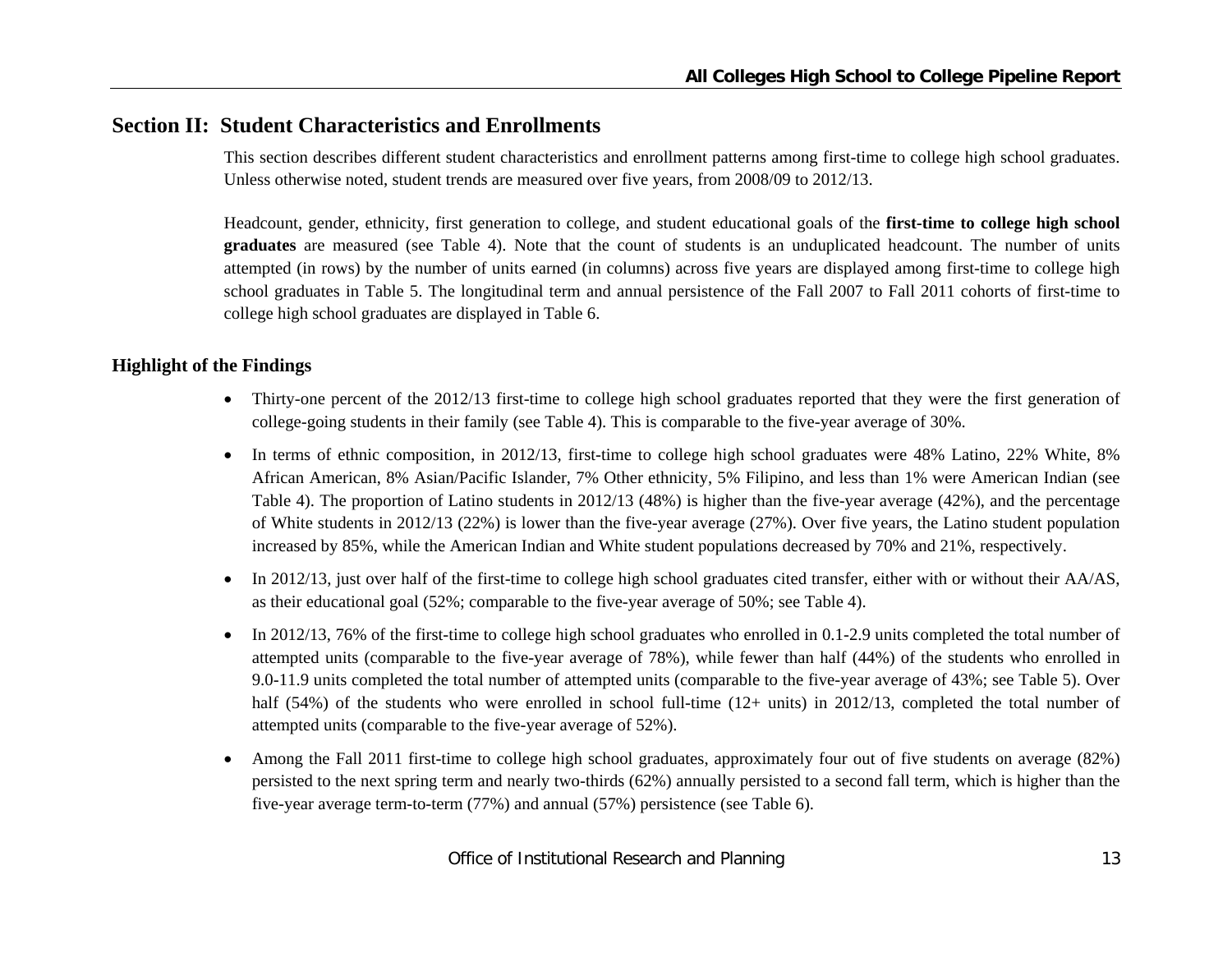#### **Student Characteristics**

Table 4. Headcount by gender, ethnicity, first generation to college, and educational goal

|                                       |                  |         |                         |                  |         | Total/               | 08/09-12/13 |
|---------------------------------------|------------------|---------|-------------------------|------------------|---------|----------------------|-------------|
|                                       | 2008/09          | 2009/10 | 2010/11                 | 2011/12          | 2012/13 | <b>Five-Year Avg</b> | % Change    |
| <b>Total N of Students</b>            | 4,232            | 4,212   | 5,099                   | 4,831            | 5,013   | 23,387               | 18%         |
|                                       |                  |         | Gender                  |                  |         |                      |             |
| Female                                | 47%              | 47%     | 47%                     | 47%              | 48%     | 47%                  | 21%         |
| <b>Male</b>                           | 53%              | 53%     | 53%                     | 53%              | 52%     | 53%                  | 16%         |
| Unreported                            | 0%               | 0%      | 0%                      | $0\%$            | $0\%$   | 0%                   | $0\%$       |
|                                       |                  |         | Ethnicity               |                  |         |                      |             |
| African American                      | 10%              | 10%     | 8%                      | 7%               | 8%      | 8%                   | $-3%$       |
| American Indian                       | $1\%$            | 0%      | 0%                      | 0%               | 0%      | 0%                   | $-70%$      |
| Asian/Pacific Islander                | 10%              | 10%     | 9%                      | 9%               | 8%      | 9%                   | $-5%$       |
| Filipino                              | 6%               | 6%      | 5%                      | 5%               | 5%      | 5%                   | $-10%$      |
| Latino                                | 31%              | 36%     | 45%                     | 47%              | 48%     | 42%                  | 85%         |
| White                                 | 34%              | 29%     | 25%                     | 24%              | 22%     | 27%                  | $-21%$      |
| <b>Other</b>                          | 3%               | 5%      | 6%                      | 7%               | 7%      | 6%                   | 182%        |
| Unreported                            | 5%               | 5%      | 1%                      | 1%               | 1%      | 3%                   | $-75%$      |
|                                       |                  |         | <b>First Generation</b> |                  |         |                      |             |
| <b>First Generation</b>               | 28%              | 30%     | 31%                     | 31%              | 31%     | 30%                  | 32%         |
| <b>Not First Generation</b>           | 72%              | 70%     | 69%                     | 69%              | 69%     | 70%                  | 13%         |
| <b>Unreported</b>                     | 0%               | 0%      | 0%                      | 0%               | 0%      | 0%                   | шL,         |
|                                       |                  |         | <b>Educational Goal</b> |                  |         |                      |             |
| 4 Yr College Student                  | 12%              | 11%     | 12%                     | 12%              | 12%     | 12%                  | 24%         |
| <b>AA/AS w/out Transfer</b>           | 4%               | 5%      | 5%                      | 5%               | 6%      | 5%                   | 49%         |
| <b>BA/BS after Completing AA/AS</b>   | 39%              | 41%     | 42%                     | 43%              | 44%     | 42%                  | 32%         |
| <b>BA/BS w/out Completing AA/AS</b>   | 8%               | 7%      | 8%                      | $\overline{7\%}$ | 8%      | 8%                   | 24%         |
| <b>Basic Skills Improvement</b>       | $\overline{0\%}$ | $1\%$   | $1\%$                   | $1\%$            | $1\%$   | $1\%$                | 58%         |
| Certificate/License Maintenance       | $1\%$            | 1%      | 2%                      | $1\%$            | 1%      | 1%                   | $-7%$       |
| <b>Current Job/Career Advancement</b> | 1%               | 1%      | 0%                      | 0%               | 0%      | 1%                   | $-43%$      |
| <b>Educational Development</b>        | 1%               | 1%      | 1%                      | $1\%$            | $0\%$   | 1%                   | $-56%$      |
| <b>HS Diploma/GED Certificate</b>     | 1%               | 1%      | 0%                      | $0\%$            | 1%      | 1%                   | 8%          |
| <b>New Career Preparation</b>         | 9%               | 9%      | 9%                      | 9%               | 9%      | 9%                   | 21%         |
| Non-Credit to Credit Transition       | 0%               | 0%      | 0%                      | $0\%$            | 0%      | 0%                   | $-40%$      |
| Voc Cert/Degree w/out Transfer        | $1\%$            | 1%      | $1\%$                   | 1%               | 1%      | $1\%$                | 6%          |
| Undecided                             | 22%              | 20%     | 18%                     | 18%              | 17%     | 19%                  | $-8%$       |
| Unreported                            | $\overline{0\%}$ | $0\%$   | $0\%$                   | $0\%$            | 0%      | 0%                   | $-100%$     |

Source: SDCCD Information System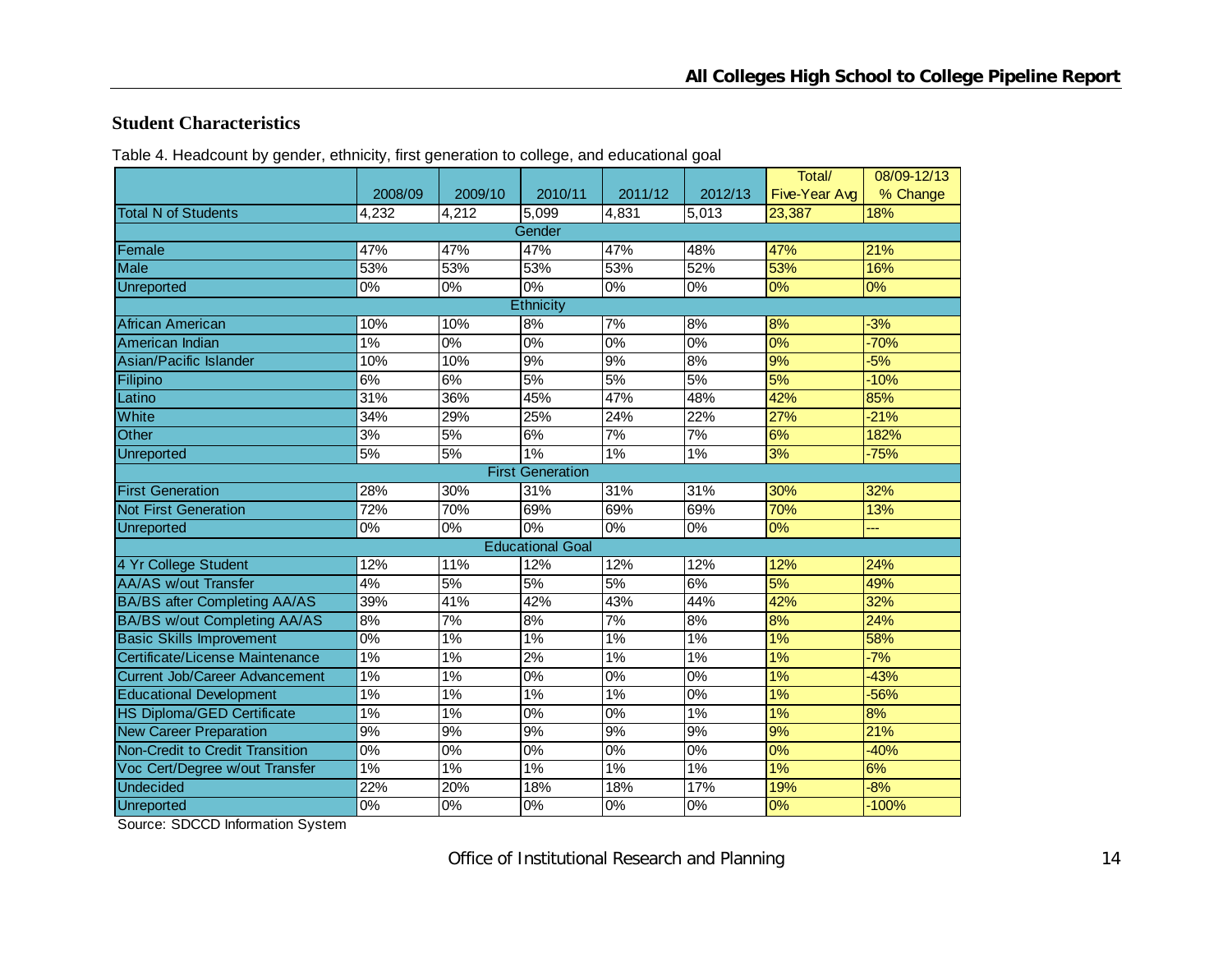## **Units Attempted/Earned**

| Table 5. Units attempted by units earned |
|------------------------------------------|
|------------------------------------------|

|                        |          |                          |         | <b>Units Earned</b> |              |              |              |              |
|------------------------|----------|--------------------------|---------|---------------------|--------------|--------------|--------------|--------------|
|                        |          |                          |         | $0.1 - 2.9$         | $3.0 - 5.9$  | $6.0 - 8.9$  | $9.0 - 11.9$ | $12.0 +$     |
|                        |          |                          | 0 Units | <b>Units</b>        | <b>Units</b> | <b>Units</b> | <b>Units</b> | <b>Units</b> |
|                        |          | $0.1 - 2.9$ Units        | 19%     | 81%                 |              |              |              |              |
|                        |          | 3.0 - 5.9 Units          | 35%     | 4%                  | 61%          |              |              |              |
|                        | 2008/09  | 6.0 - 8.9 Units          | 29%     | 2%                  | 22%          | 48%          |              |              |
|                        |          | 9.0 - 11.9 Units         | 18%     | 2%                  | 18%          | 19%          | 43%          |              |
|                        |          | $12.0 +$ Units           | 9%      | 2%                  | 8%           | 12%          | 19%          | 50%          |
|                        |          | 0.1 - 2.9 Units          | 23%     | 77%                 |              |              |              |              |
|                        |          | 3.0 - 5.9 Units          | 31%     | 3%                  | 67%          |              |              |              |
|                        | 2009/    | 6.0 - 8.9 Units          | 27%     | 2%                  | 24%          | 46%          |              |              |
|                        |          | 9.0 - 11.9 Units         | 16%     | 3%                  | 17%          | 21%          | 42%          |              |
|                        |          | $12.0 +$ Units           | 9%      | 1%                  | 8%           | 12%          | 20%          | 50%          |
| <b>Units Attempted</b> |          | 0.1 - 2.9 Units          | 22%     | 78%                 |              |              |              |              |
|                        |          | 3.0 - 5.9 Units          | 32%     | 2%                  | 66%          |              |              |              |
|                        |          | 6.0 - 8.9 Units          | 25%     | 2%                  | 24%          | 49%          |              |              |
|                        | న్ద      | 9.0 - 11.9 Units         | 18%     | $\overline{2\%}$    | 17%          | 22%          | 42%          |              |
|                        |          | $12.0 +$ Units           | 8%      | 1%                  | 8%           | 11%          | 19%          | 53%          |
|                        |          | 0.1 - 2.9 Units          | 24%     | 76%                 |              |              |              |              |
|                        |          | 3.0 - 5.9 Units          | 42%     | 3%                  | 55%          |              |              |              |
|                        |          | 6.0 - 8.9 Units          | 24%     | $\overline{3\%}$    | 27%          | 47%          |              |              |
|                        | ద్ద      | 9.0 - 11.9 Units         | 16%     | 3%                  | 16%          | 20%          | 45%          |              |
|                        |          | $12.0 +$ Units           | 7%      | 1%                  | 7%           | 13%          | 19%          | 53%          |
|                        |          | 0.1 - 2.9 Units          | 24%     | 76%                 |              |              |              |              |
|                        | က        | 3.0 - 5.9 Units          | 35%     | 4%                  | 61%          |              |              |              |
|                        | ন        | 6.0 - 8.9 Units          | 23%     | 4%                  | 25%          | 47%          |              |              |
|                        | <u>δ</u> | 9.0 - 11.9 Units         | 15%     | $1\%$               | 17%          | 23%          | 44%          |              |
|                        |          | $12.0 +$ Units           | 7%      | 1%                  | 8%           | 11%          | 18%          | 54%          |
|                        |          | <b>Five-Year Average</b> | н,      | 78%                 | 62%          | 48%          | 43%          | 52%          |
|                        |          | 08/09-12/13 % Change     | --      | 0%                  | $-5%$        | 26%          | 46%          | 27%          |

Source: SDCCD Information System

*Note. Tutoring and non-graded courses were excluded. Percent change was based on counts.*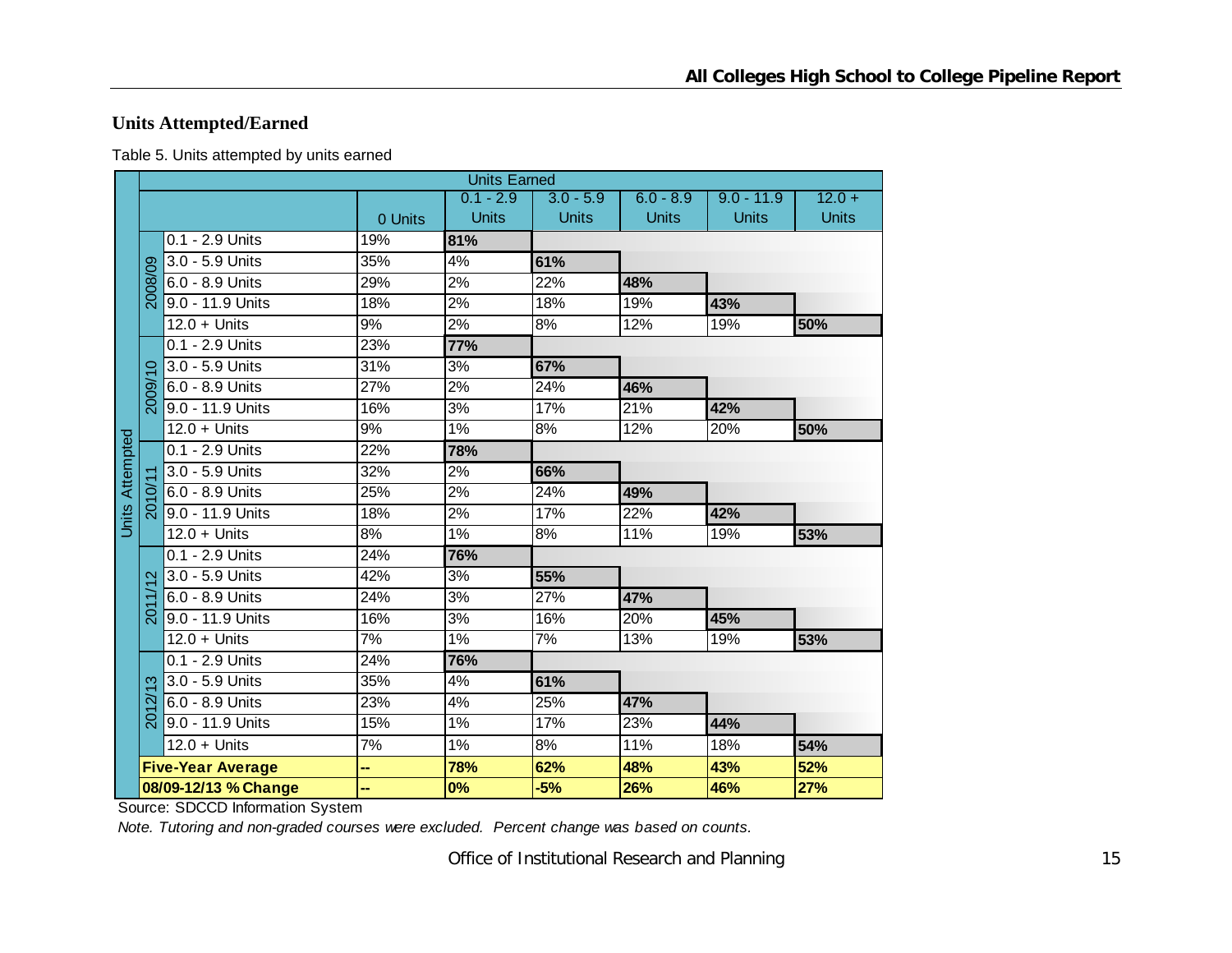#### **Persistence**

Table 6. Term and annual persistence

| <b>Fall Cohorts</b>        |        |        | <b>Term Persistence</b> |        | <b>Annual Persistence</b> |
|----------------------------|--------|--------|-------------------------|--------|---------------------------|
| 2007                       | 2,644  | 1,904  | 72%                     | 1,334  | 50%                       |
| 2008                       | 2,646  | 1,968  | 74%                     | 1,436  | 54%                       |
| 2009                       | 2,658  | 2,067  | 78%                     | 1.540  | 58%                       |
| 2010                       | 3,338  | 2,632  | 79%                     | 1,898  | 57%                       |
| 2011                       | 3,459  | 2,827  | 82%                     | 2,139  | 62%                       |
| <b>Total/Five-Year Avg</b> | 14,745 | 11,398 | 77%                     | 18.347 | 57%                       |

Source: SDCCD Information System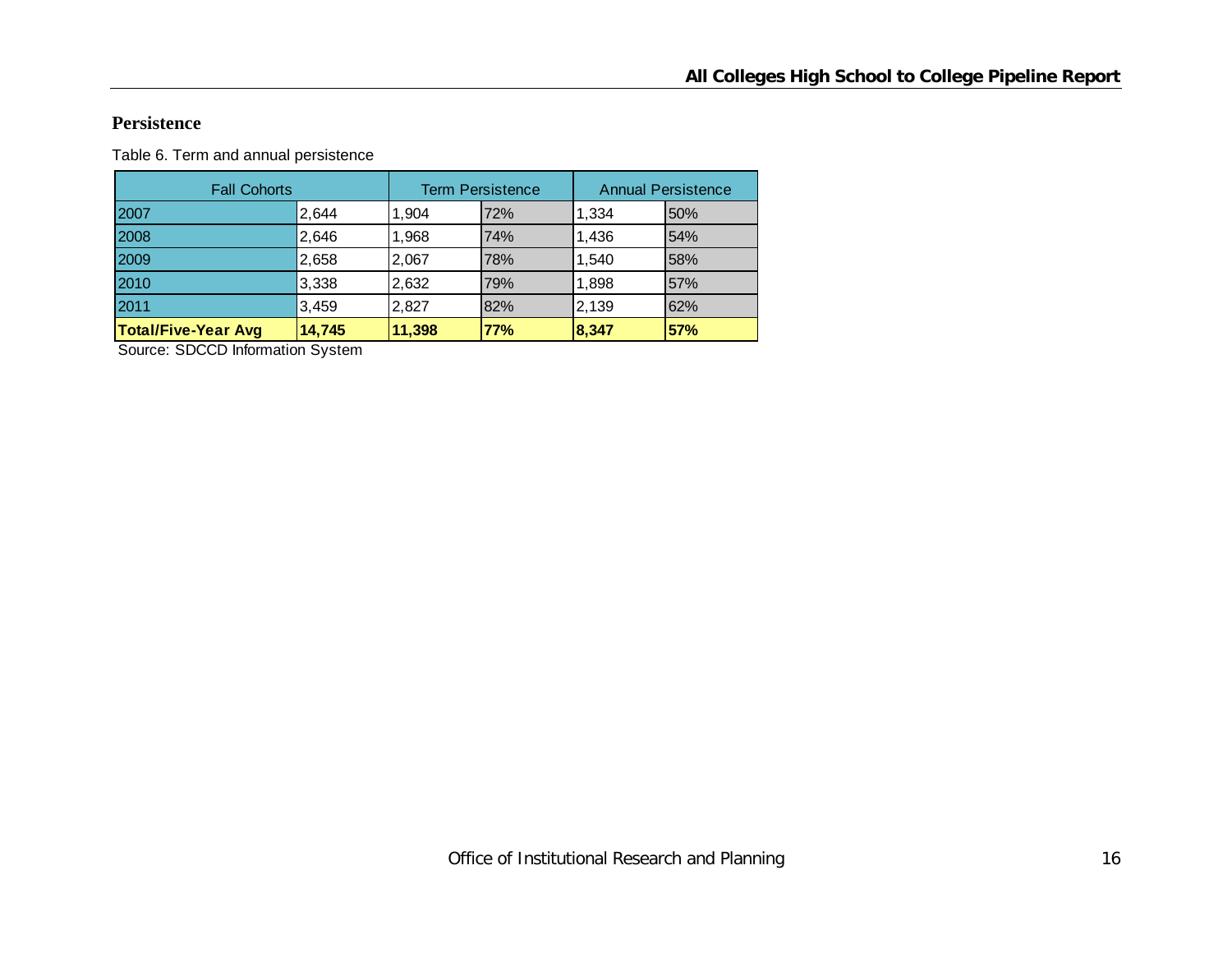## **Section III: College Assessment and Placement of Incoming Students**

The assessment tests used in the San Diego Community College District help determine which levels of English and math courses would offer students the greatest opportunities for learning, academic challenge, and success. Students are encouraged to take the assessment tests as they matriculate in the college. Beginning with a pilot in Fall 2010, SDCCD now also accepts select standardized tests (i.e., SAT, ACT, EAP, EPT, and ELM) as an alternative measure to determine skill levels as an assessment of readiness for specified English and math courses. This section summarizes which course levels (transfer level, associate degreelevel, basic skills, ESOL level 40, 30, etc.) first-time to college high school graduates qualified to enroll in for reading, writing, math, and ESOL courses based on their originally assessed skill level (see Tables 7-10).

Student assessment and placement trends are measured over three years, from 2010/11 to 2012/13 among students that applied to an SDCCD college (assessment and placement data are not tied to enrollment information). Note that changes were made within the English and math course sequences; however, data are represented by current placement level categories.

#### **Highlight of the Findings**

- A majority of the first-time to college high school graduates completed an assessment test in reading, writing, and math in 2012/13 (77% each; see Tables 7-9). The percentages of students who completed an assessment test increased over the past three years (reading, 65%-77%; writing, 65%-77%; and math, 66%-77%).
- $\bullet$  In 2012/13, nearly half of the first-time to college high school graduates who completed an assessment test in reading placed at the transfer/associate level (49%; equal to the three-year average of 49%), and 40% placed at basic skills (equal to the three year average of 40%; see Table 7).
- $\bullet$  In 2012/13, the majority of first-time to college high school graduates who completed an assessment test in writing placed at basic skills (64%; comparable to the three-year average of 66%; see Table 8).
- $\bullet$  The majority of first-time to college high school graduates who completed an assessment test in math in 2012/13 placed at basic skills (62%; comparable to the three-year average of 64%; see Table 9).
- $\bullet$  In 2012/13, among first-time to college high school graduates who completed an assessment test in ESOL, 86% of the students placed four to five levels below English transfer level (ESOL levels 19 and 20), which is higher than the three-year average of 64% (see Table 10).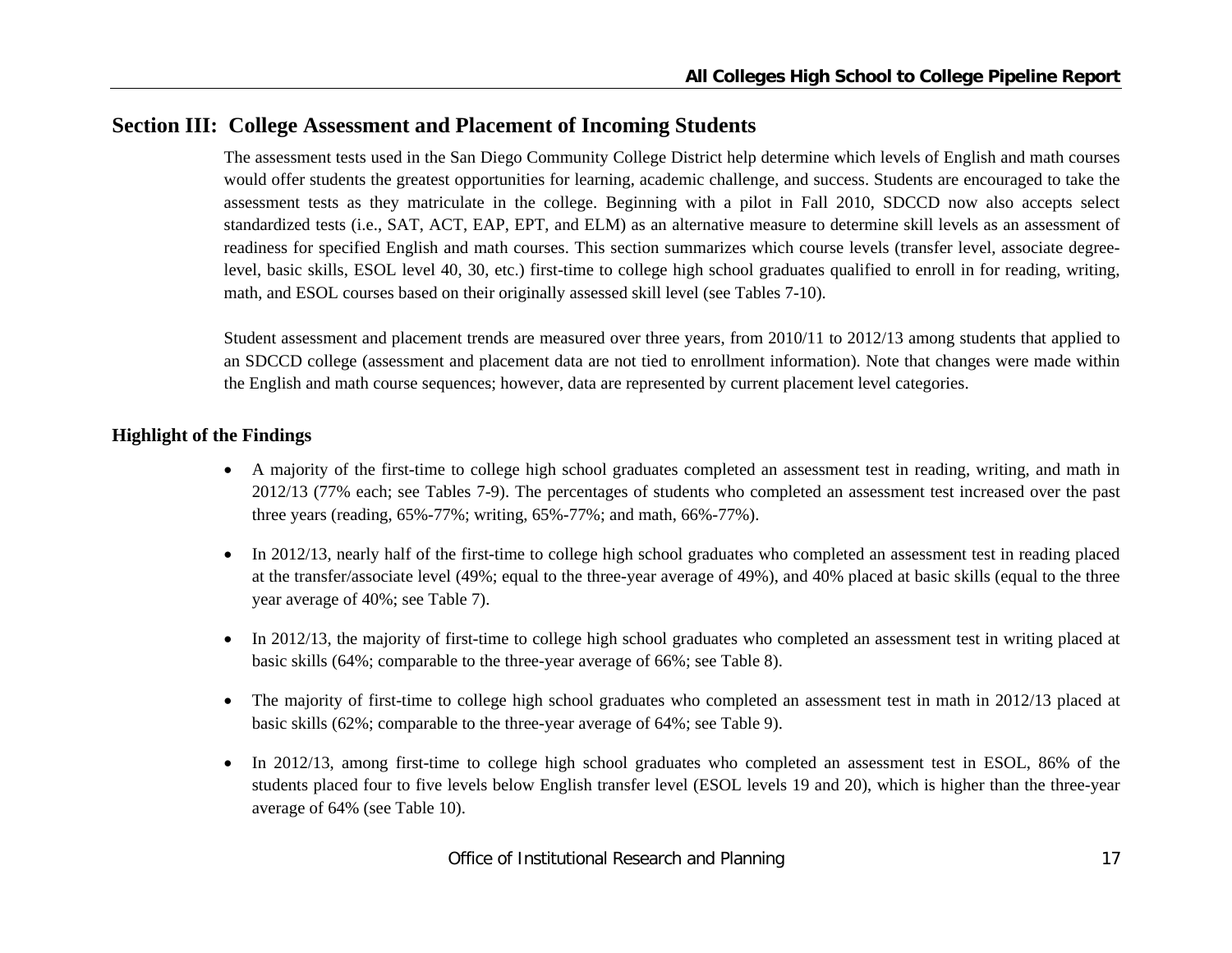## **Reading and Writing Assessment and Placement**

Table 7. Reading assessment and placement

|                                         |                                |       | 2010/11 |       | 2011/12 |       | 2012/13 | 2010/11 - 2012/13 |         |          |  |
|-----------------------------------------|--------------------------------|-------|---------|-------|---------|-------|---------|-------------------|---------|----------|--|
|                                         |                                | N     | %       | Ν     | $\%$    | N     | $\%$    | <b>Total N</b>    | Avg $%$ | % Change |  |
| est                                     | <b>Total Tested</b>            | 4,010 | 65%     | 4,206 | 73%     | 4,608 | 77%     | 12,824            | 72%     | 15%      |  |
| Test/<br>$\overline{P}$                 | Not Tested                     | 2,153 | 35%     | 1,522 | 27%     | 1,338 | 23%     | 5,013             | 28%     | $-38%$   |  |
|                                         | <b>Total Students</b>          | 6,163 | 100%    | 5,728 | 100%    | 5,946 | 100%    | 17,837            | 100%    | $-4%$    |  |
|                                         |                                |       |         |       |         |       |         |                   |         |          |  |
| ৳                                       | Transfer/Associate Level 2,014 |       | 50%     | 2,054 | 49%     | 2,265 | 49%     | 6,333             | 49%     | 12%      |  |
| <b>NW</b><br>Test                       | <b>Basic Skills</b>            | ,583  | 39%     | 1.721 | 41%     | 1,822 | 40%     | 5,126             | 40%     | 15%      |  |
| σ                                       | <b>Need English Advising</b>   | 356   | 9%      | 317   | 8%      | 408   | 9%      | 1,081             | 8%      | 15%      |  |
| Distribution<br><b>Students</b><br>Took | <b>Take ESOL Test</b>          | 57    | $1\%$   | 114   | 3%      | 113   | 2%      | 284               | 2%      | 98%      |  |
|                                         | <b>Total Tested</b>            | 4,010 | 100%    | 4,206 | 100%    | 4,608 | 100%    | 12.824            | 100%    | 15%      |  |

Source: SDCCD Information System

*Note. Students are categorized as tested if they received a placement based on an SDCCD or other approved assessment test. For the purposes of this study, all others are recorded as Not Tested.*

|                                         |                                 |        | 2010/11 |       | 2011/12 |       | 2012/13 | 2010/11 - 2012/13 |       |          |  |
|-----------------------------------------|---------------------------------|--------|---------|-------|---------|-------|---------|-------------------|-------|----------|--|
|                                         |                                 | N      | $\%$    | N     | $\%$    | N     | $\%$    | <b>Total N</b>    | Avg % | % Change |  |
| ise.                                    | <b>Total Tested</b>             | 4,010  | 65%     | 4.204 | 73%     | 4,608 | 77%     | 12,822            | 72%   | 15%      |  |
| Test/<br>$\frac{1}{2}$                  | Not Tested                      | 2,153  | 35%     | 524,  | 27%     | 1,338 | 23%     | 5,015             | 28%   | $-38%$   |  |
|                                         | <b>Total Students</b>           | 6, 163 | 100%    | 5,728 | 100%    | 5,946 | 100%    | 17,837            | 100%  | $-4%$    |  |
| ৳                                       | <b>Transfer/Associate Level</b> | 1924   | 23%     | 947   | 23%     | 1,128 | 24%     | 2,999             | 23%   | 22%      |  |
| <b>MW</b><br>Test                       | <b>Basic Skills</b>             | 2,673  | 67%     | 2,826 | 67%     | 2,959 | 64%     | 8,458             | 66%   | 11%      |  |
| ω                                       | <b>Need English Advising</b>    | 356    | 9%      | 317   | 8%      | 408   | 9%      | 1,081             | 18%   | 15%      |  |
| Distribution<br><b>Students</b><br>Took | Take ESOL Test                  | 57     | 1%      | 114   | 3%      | 113   | 2%      | 284               | 2%    | 98%      |  |
|                                         | <b>Total Tested</b>             | 4,010  | 100%    | 4,204 | 100%    | 4,608 | 100%    | 12,822            | 100%  | 15%      |  |

#### Table 8. Writing assessment and placement

Source: SDCCD Information System

*Note. Students are categorized as tested if they received a placement based on an SDCCD or other approved assessment test. For the purposes of this study, all others are recorded as Not Tested.*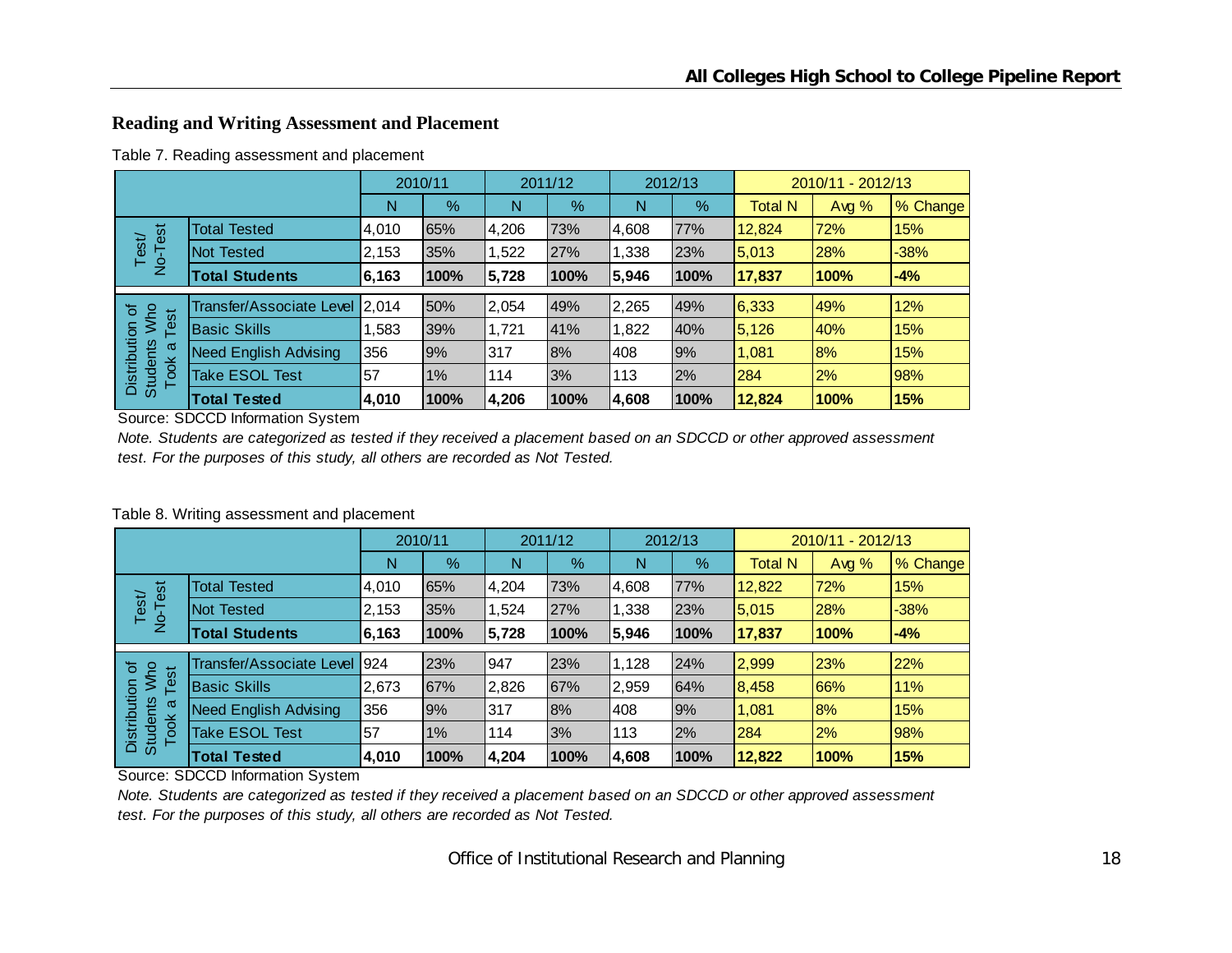## **Math Assessment and Placement**

|  |  | Table 9. Math assessment and placement |  |  |
|--|--|----------------------------------------|--|--|
|--|--|----------------------------------------|--|--|

|                                                                  |                       | 2010/11 |      | 2011/12 |      | 2012/13 |      | 2010/11 - 2012/13 |         |          |  |
|------------------------------------------------------------------|-----------------------|---------|------|---------|------|---------|------|-------------------|---------|----------|--|
|                                                                  |                       | N       | %    | N       | %    | Ν       | %    | <b>Total N</b>    | Avg $%$ | % Change |  |
| est<br>Test/                                                     | <b>Total Tested</b>   | 4,096   | 66%  | 4,286   | 75%  | 4,602   | 77%  | 12,984            | 73%     | 12%      |  |
|                                                                  | Not Tested            | 2,067   | 34%  | 1,442   | 25%  | 344, ا  | 23%  | 4,853             | 27%     | $-35%$   |  |
| $\frac{1}{2}$                                                    | <b>Total Students</b> | 6,163   | 100% | 5,728   | 100% | 5,946   | 100% | 17,837            | 100%    | $-4%$    |  |
|                                                                  |                       |         |      |         |      |         |      |                   |         |          |  |
| 'ŏ                                                               | <b>Transfer Level</b> | 799     | 20%  | 888     | 21%  | 1,044   | 23%  | 2,731             | 21%     | 31%      |  |
| <b>NW</b><br>est<br>Distribution<br><b>Students</b><br>ω<br>Took | Associate Level       | 503     | 12%  | 641     | 15%  | 690     | 15%  | 1,834             | 14%     | 37%      |  |
|                                                                  | <b>Basic Skills</b>   | 2,699   | 66%  | 2,754   | 64%  | 2,855   | 62%  | 8,308             | 64%     | 6%       |  |
|                                                                  | Take Algebra Test     | 95      | 2%   | 3       | 0%   | 13      | 10%  | 111               | $1\%$   | $-86%$   |  |
|                                                                  | <b>Total Tested</b>   | 4,096   | 100% | 4,286   | 100% | 4,602   | 100% | 12,984            | 100%    | 12%      |  |

Source: SDCCD Information System

*Note. Students are categorized as tested if they received a placement based on an SDCCD or other approved assessment test. For the purposes of this study, all others are recorded as Not Tested.*

#### **ESOL Assessment and Placement**

|                                         |                       | 2010/11 |               | 2011/12 |      | 2012/13 |               | 2010/11 - 2012/13 |             |          |
|-----------------------------------------|-----------------------|---------|---------------|---------|------|---------|---------------|-------------------|-------------|----------|
|                                         |                       | N       | $\frac{9}{6}$ | Ν       | %    | N       | $\frac{9}{6}$ | <b>Total N</b>    | Avg %       | % Change |
| <b>Jse</b><br>Test/<br>$\frac{1}{2}$    | <b>Total Tested</b>   | 161     | 3%            | 184     | 3%   | 172     | 3%            | 517               | 3%          | 7%       |
|                                         | <b>Not Tested</b>     | 6,002   | 97%           | 5,544   | 97%  | 5,774   | 97%           | 17,320            | 97%         | $-4%$    |
|                                         | <b>Total Students</b> | 6, 163  | 100%          | 5,728   | 100% | 5,946   | 100%          | 17,837            | <b>100%</b> | $-4%$    |
| ৳                                       | Level 40              | 30      | 19%           | 24      | 13%  | 6       | 3%            | 60                | 12%         | $-80%$   |
| <b>NW</b><br>est                        | Level 30              | 52      | 32%           | 59      | 32%  | 18      | 10%           | 129               | 25%         | $-65%$   |
| ω                                       | Level 20              | 37      | 23%           | 34      | 18%  | 21      | 12%           | 92                | 18%         | $-43%$   |
| Distribution<br><b>Students</b><br>Took | Level 19              | 42      | 26%           | 67      | 36%  | 127     | 74%           | 236               | 46%         | 202%     |
|                                         | <b>Total Tested</b>   | 161     | 100%          | 184     | 100% | 172     | 100%          | 517               | 100%        | 7%       |

Source: SDCCD Information System

*Note. Students are categorized as tested if they received a placement based on an SDCCD or other approved assessment test. For the purposes of this study, all others are recorded as Not Tested.*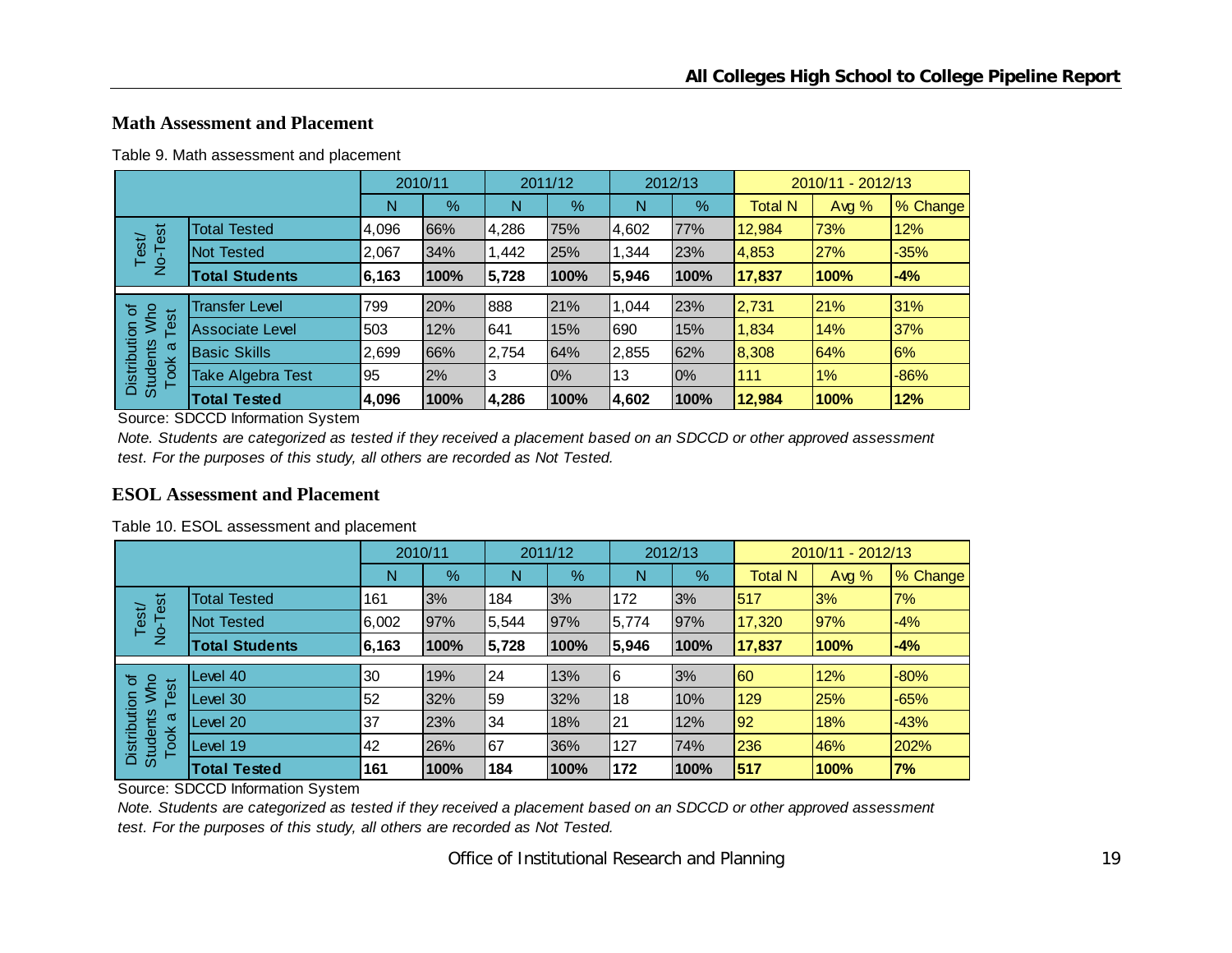## **Section IV: Course Enrollment by Placement**

This section longitudinally tracks English and math enrollments by placement level among three first-time to college high school graduate cohorts (see Tables 11 and 12). First-time students who remained enrolled in an English or math sequence course as of official census in Fall 2010, 2011, or 2012 were tracked through their first year (fall, spring, and summer). Data are represented by current placement level categories (see Figures 1 and 2 in the Course Sequences section) and **only students who had recorded skill levels via SDCCD or other approved assessment tests were included.** For English cohorts, students were excluded if they did not have skill levels in both reading and writing. Among students who took both tests but did not score in the same placement level, English placement level was measured at the highest placement (34% in Fall 2010, 32% in Fall 2011, and 30% in Fall 2012 placed at different reading and writing levels).

Among students who placed at the transfer or associate levels, course enrollment was measured at or below their placement level. For those students who placed at the basic skills levels, course enrollment was measured at their placement level. (Note that students who placed at the basic skills level with an M30 skill level were considered to be enrolled at their placement level if they enrolled in the associate level MATH 092 course offered at Mesa College, as it requires an M30 skill level.) For those students who placed below basic skills, course enrollment was measured at any placement level.

#### **Highlight of the Findings**

- Fifty-six percent of the Fall 2012 first-time to college high school graduates who placed in transfer/associate level English enrolled in an English course at or below their placement level by the end of their first year at an SDCCD college (lower than the three-year average of 63%; see Table 11). Of these students that placed in the transfer/associate English level and enrolled in a course in 2012/13, 48% took a course at their placement level.
- $\bullet$  Among Fall 2012 first-time to college high school graduates who placed in basic skills level reading or writing, two-thirds (66%) enrolled in an English course at their placement level by the end of their first year at an SDCCD college (lower than the three-year average of 70%; see Table 11).
- e By the end of their first year at an SDCCD college, 72% of the Fall 2012 first-time to college high school graduates who placed in transfer level math enrolled in a math course at or below their placement level (lower than the three-year average of 77%), and 72% of those who placed in associate level math enrolled in a math course at or below their placement level (lower than the three-year average of 76%; see Table 12). Of these students that placed in transfer or associate level math and enrolled in a course in 2012/13, most (96%) took a math course at their placement level.
- e Over two-thirds (69%) of the Fall 2012 first-time to college high school graduates who placed in basic skills level math enrolled in a math course at their placement level by the end of their first year at an SDCCD college (lower than the three-year average of 74%; see Table 12).